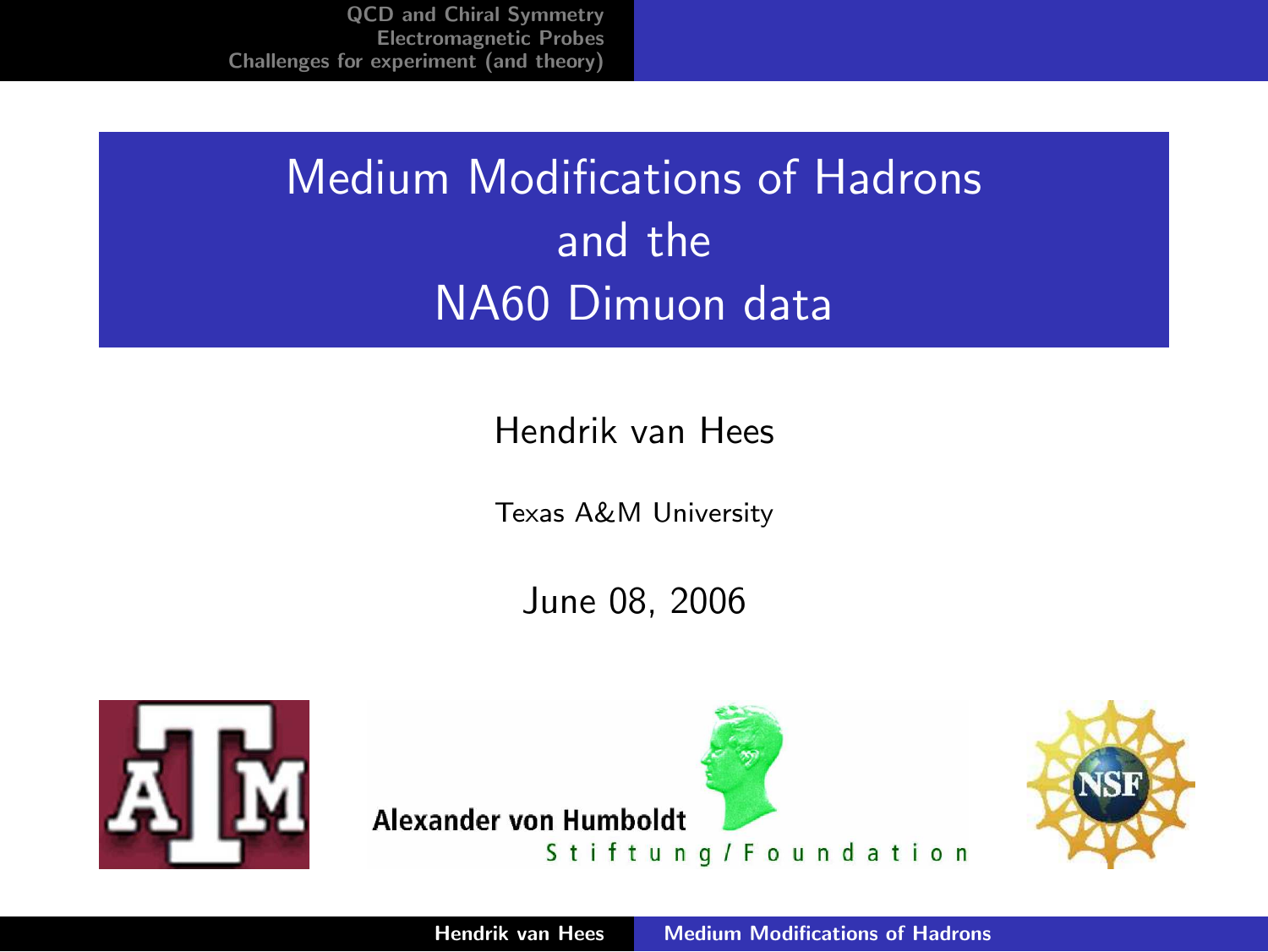### **Outline**

#### [QCD and Chiral Symmetry](#page-2-0)

[Electromagnetic Probes](#page-8-0)

#### [Challenges for experiment \(and theory\)](#page-35-0)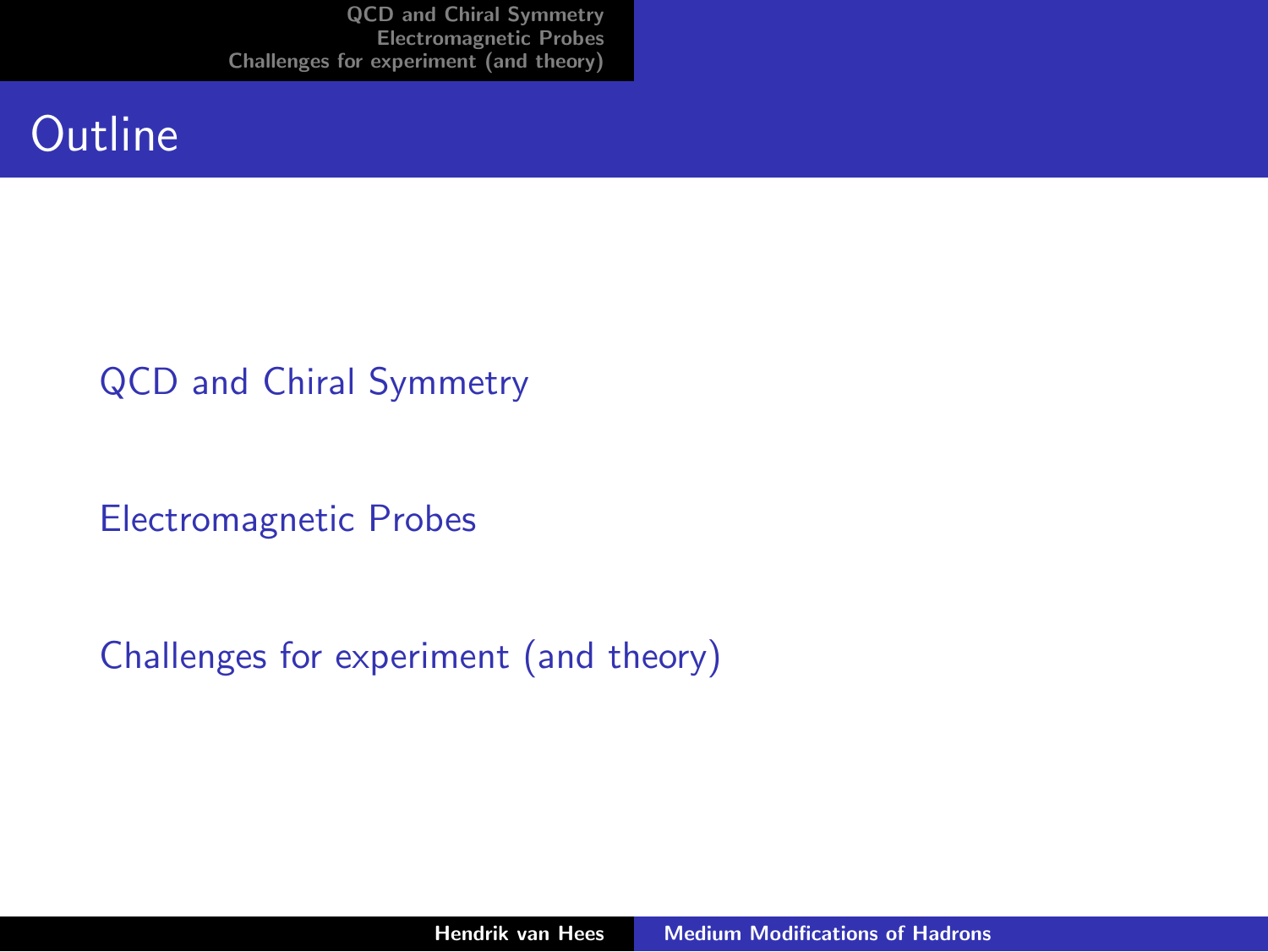# QCD and ("accidental") Symmetries

 $\blacktriangleright$  Theory for strong interactions: QCD

<span id="page-2-0"></span>
$$
\mathcal{L}_{\text{QCD}} = -\frac{1}{4} F_a^{\mu\nu} F_{\mu\nu}^a + \bar{\psi} (i\rlap{\,/}D - \hat{M}) \psi
$$

#### $\blacktriangleright$  Particle content:

- $\triangleright \psi$ : Quarks, including flavor- and color degrees of freedom,  $\hat{M} = \text{diag}(m_u, m_d, m_s, \ldots) = \text{current quark masses}$
- $\blacktriangleright$   $A^a_\mu$ : gluons, gauge bosons of SU(3)<sub>color</sub>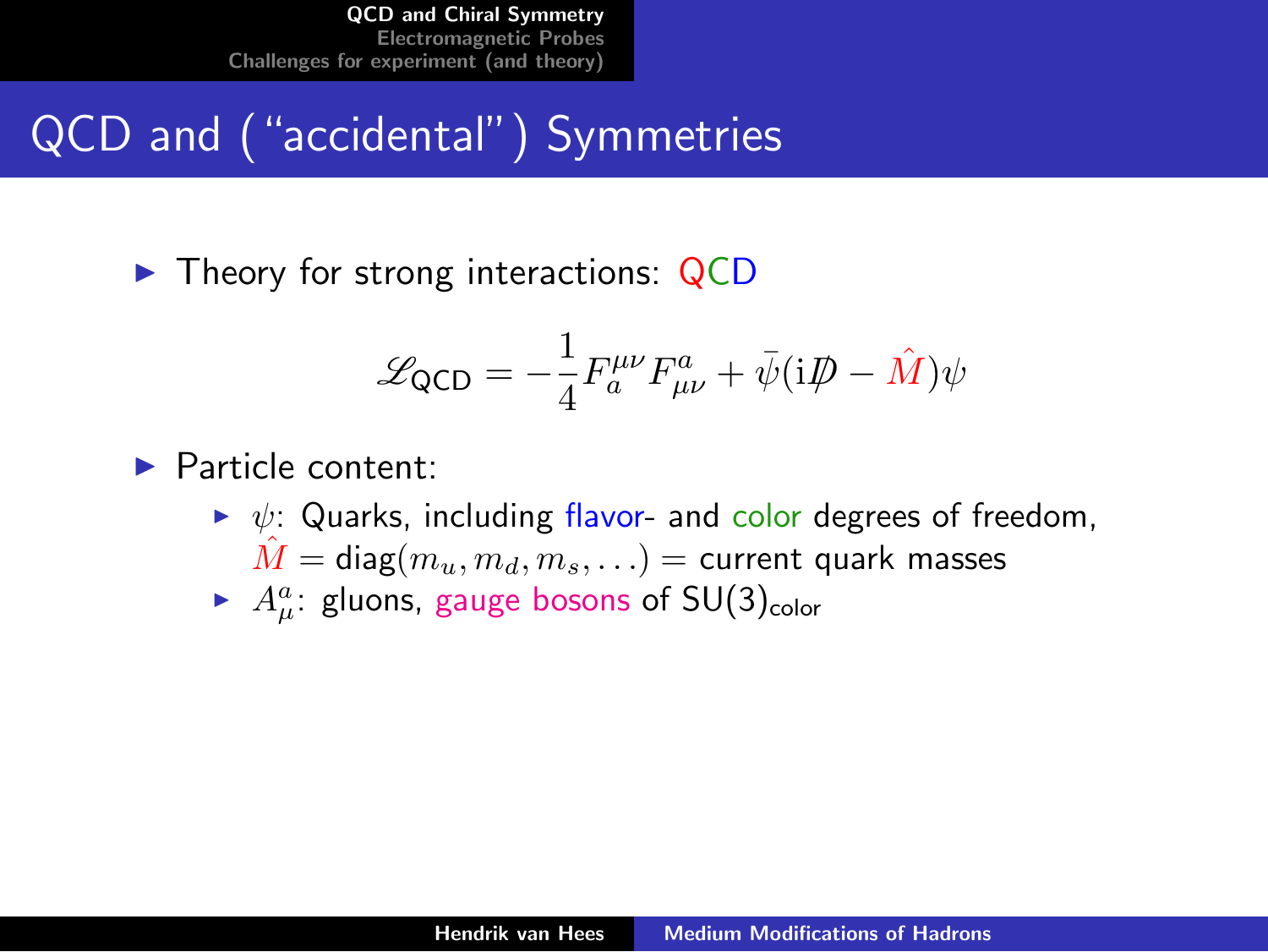# QCD and ("accidental") Symmetries

 $\blacktriangleright$  Theory for strong interactions: QCD

$$
\mathcal{L}_{\text{QCD}} = -\frac{1}{4} F_a^{\mu\nu} F_{\mu\nu}^a + \bar{\psi} (i\rlap{\,/}D - \hat{M}) \psi
$$

#### $\blacktriangleright$  Particle content:

- $\triangleright \psi$ : Quarks, including flavor- and color degrees of freedom,  $\hat{M} = \text{diag}(m_u, m_d, m_s, \ldots) = \text{current quark masses}$
- $\blacktriangleright$   $A^a_\mu$ : gluons, gauge bosons of SU(3)<sub>color</sub>

#### $\blacktriangleright$  Symmetries

- In fundamental building block: local  $SU(3)_{\text{color}}$  symmetry
- $\triangleright$  in light-quark sector: approximate chiral symmetry
- $\triangleright$  chiral symmetry most important connection between QCD and effective hadronic models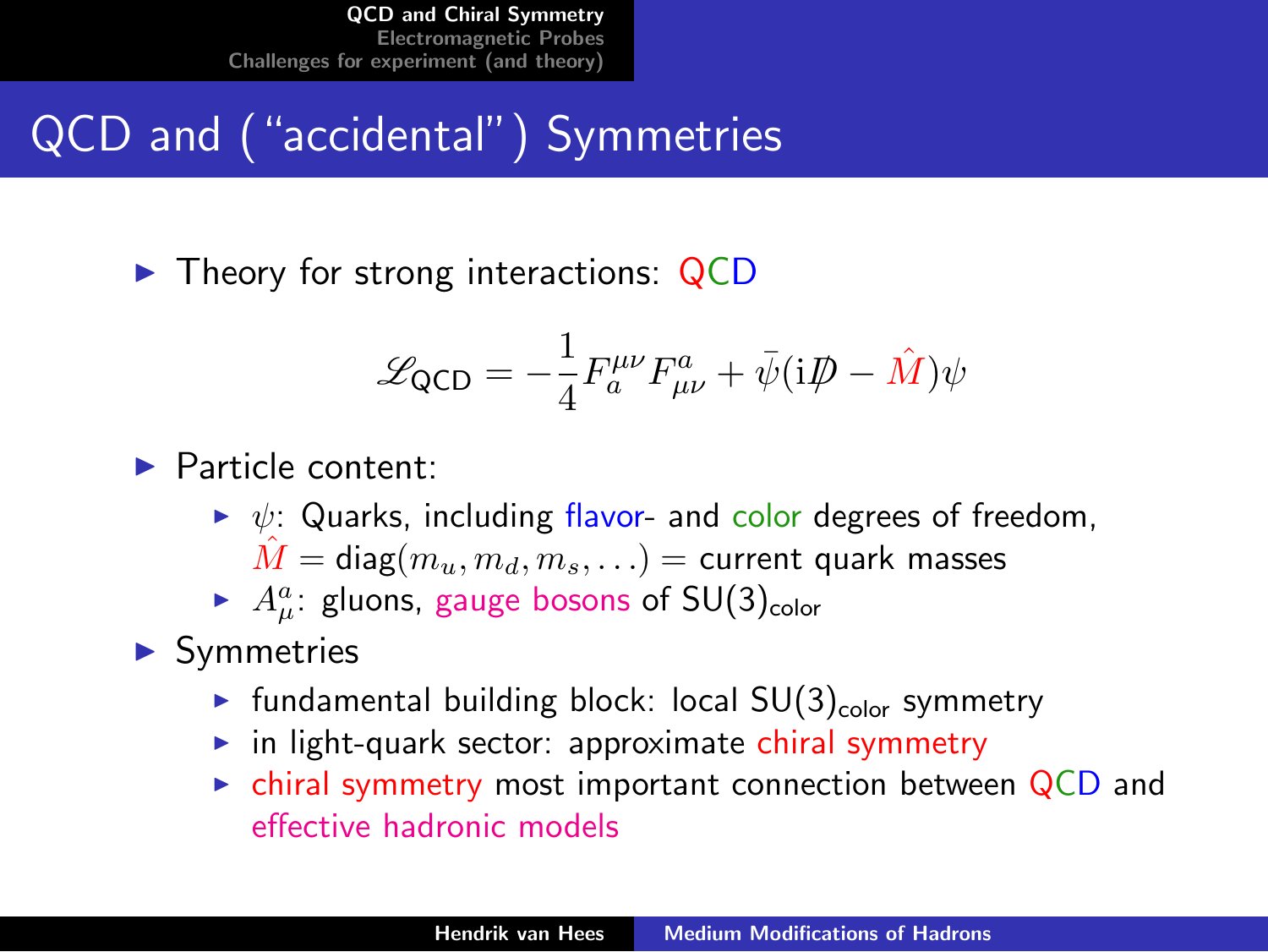## Phenomenology from Chiral Symmetry

- $\blacktriangleright$  In vacuum: Spontaneous breaking of chiral symmetry
- $\Rightarrow$  mass splitting of chiral partners

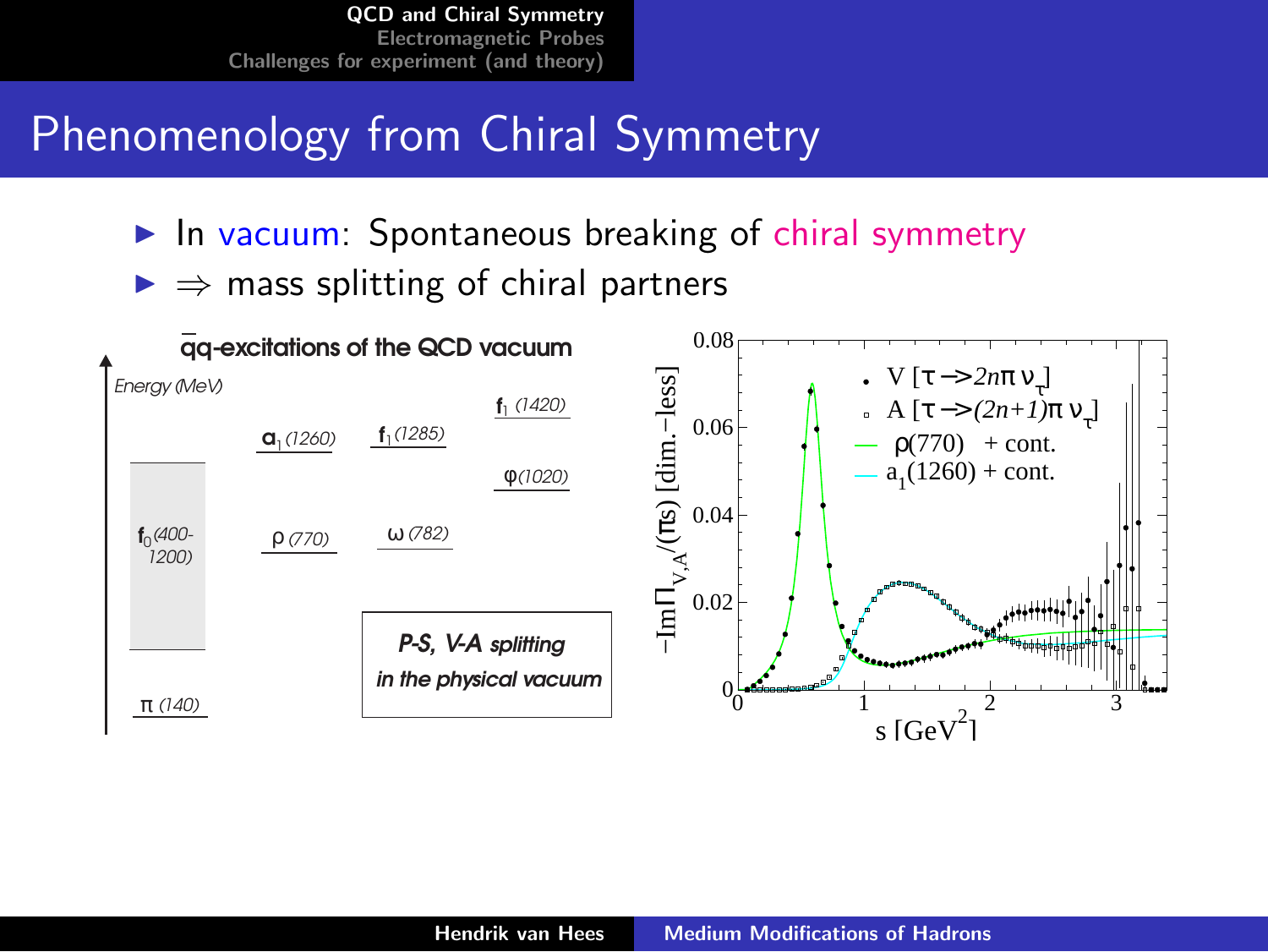## Phenomenology from Chiral Symmetry

- $\blacktriangleright$  In vacuum: Spontaneous breaking of chiral symmetry
- $\Rightarrow$  mass splitting of chiral partners



at high temperature/density: restoration of chiral symmetry ► Lattice QCD:  $T_c^{\chi} \simeq T_c^{\text{deconf}}$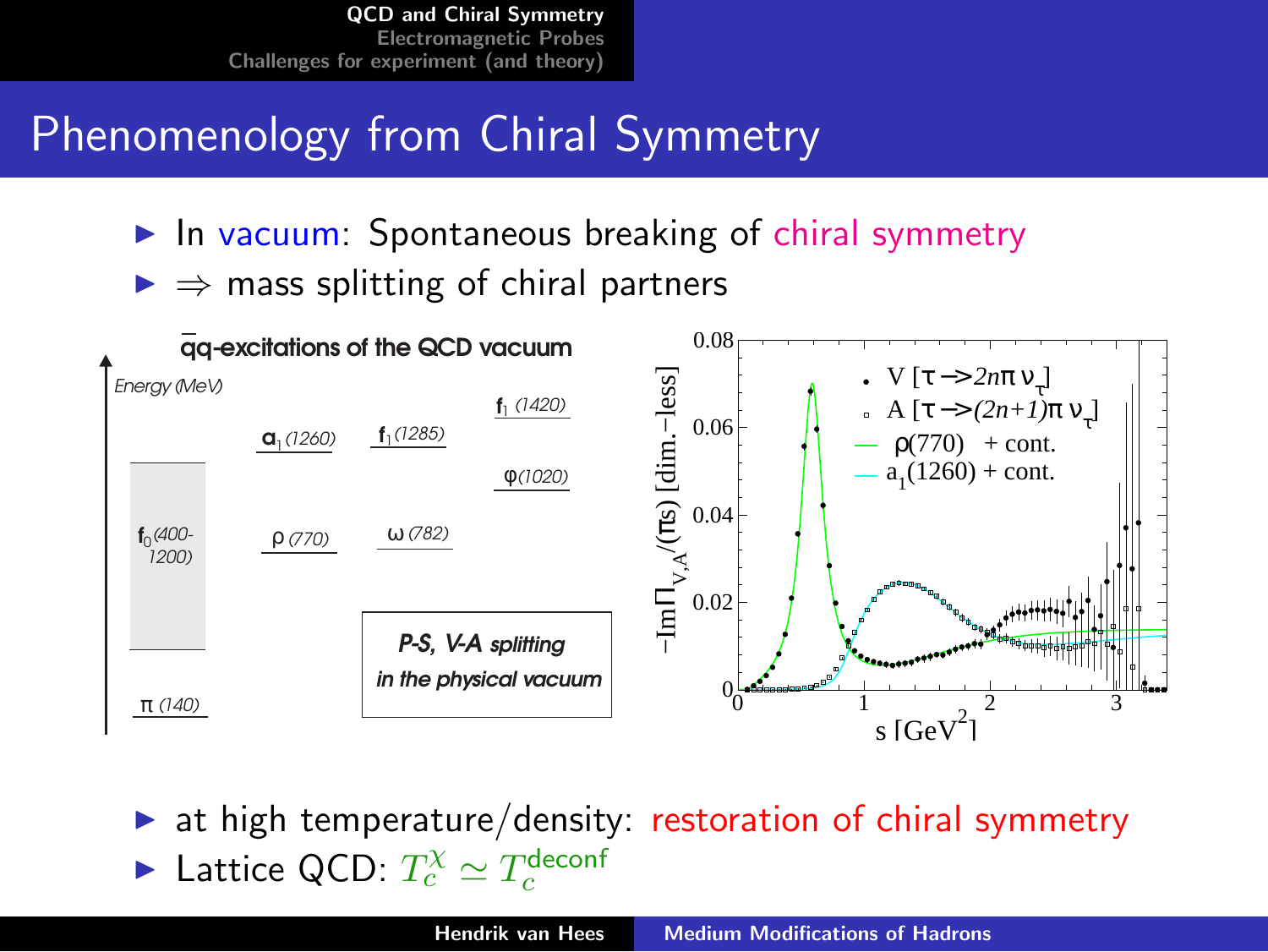### Finite Temperature/Density: Idealized Theory Picture

 $\triangleright$  partition sum:  $Z(V, T, \mu_q, \Phi) = \text{Tr}\{\exp[-(\mathbf{H}[\Phi] - \mu_q \mathbf{N})/T]\}$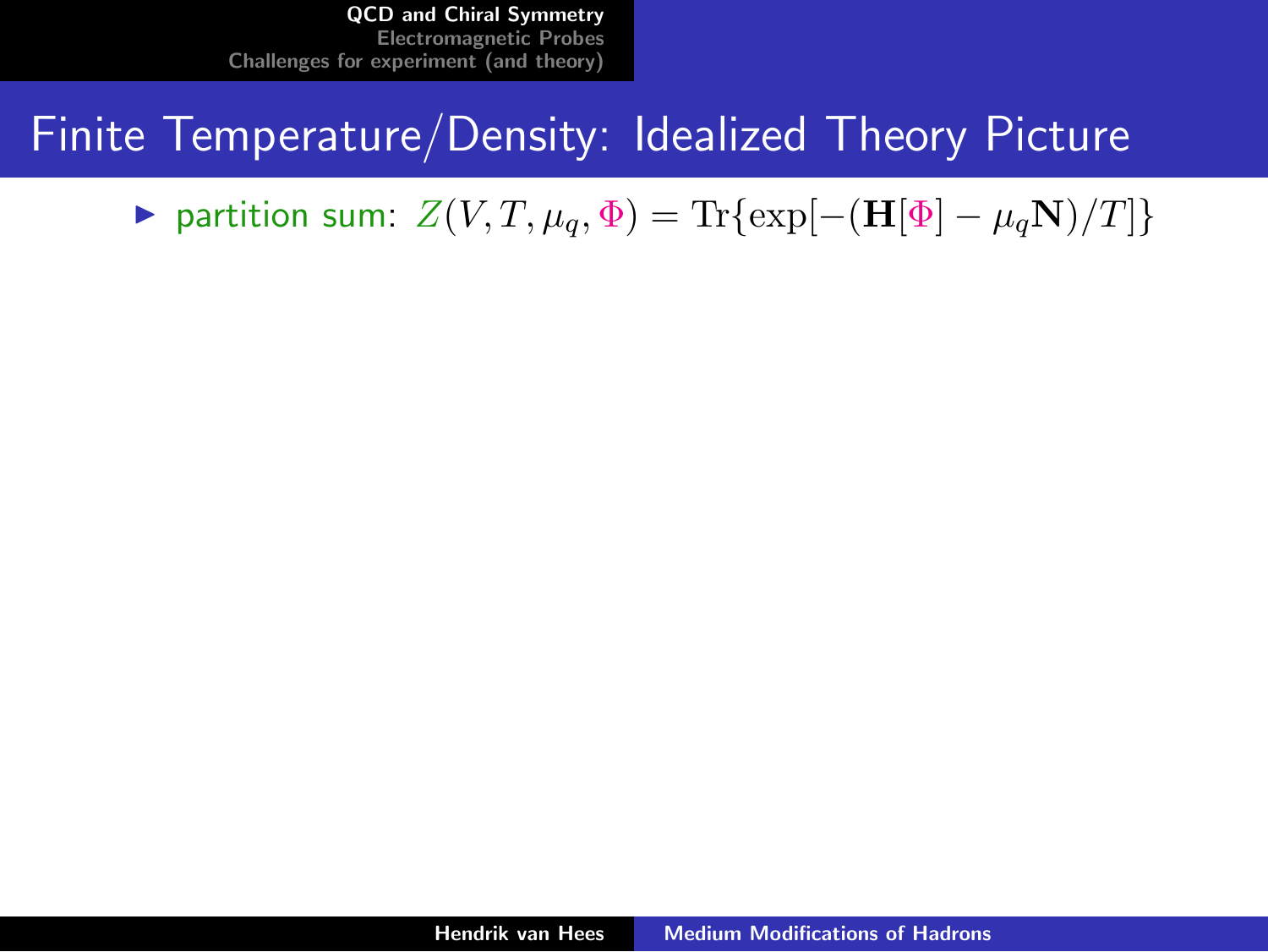### Finite Temperature/Density: Idealized Theory Picture

 $\triangleright$  partition sum:  $Z(V, T, \mu_q, \Phi) = \text{Tr}\{\exp[-(\mathbf{H}[\Phi] - \mu_q \mathbf{N})/T]\}$ 

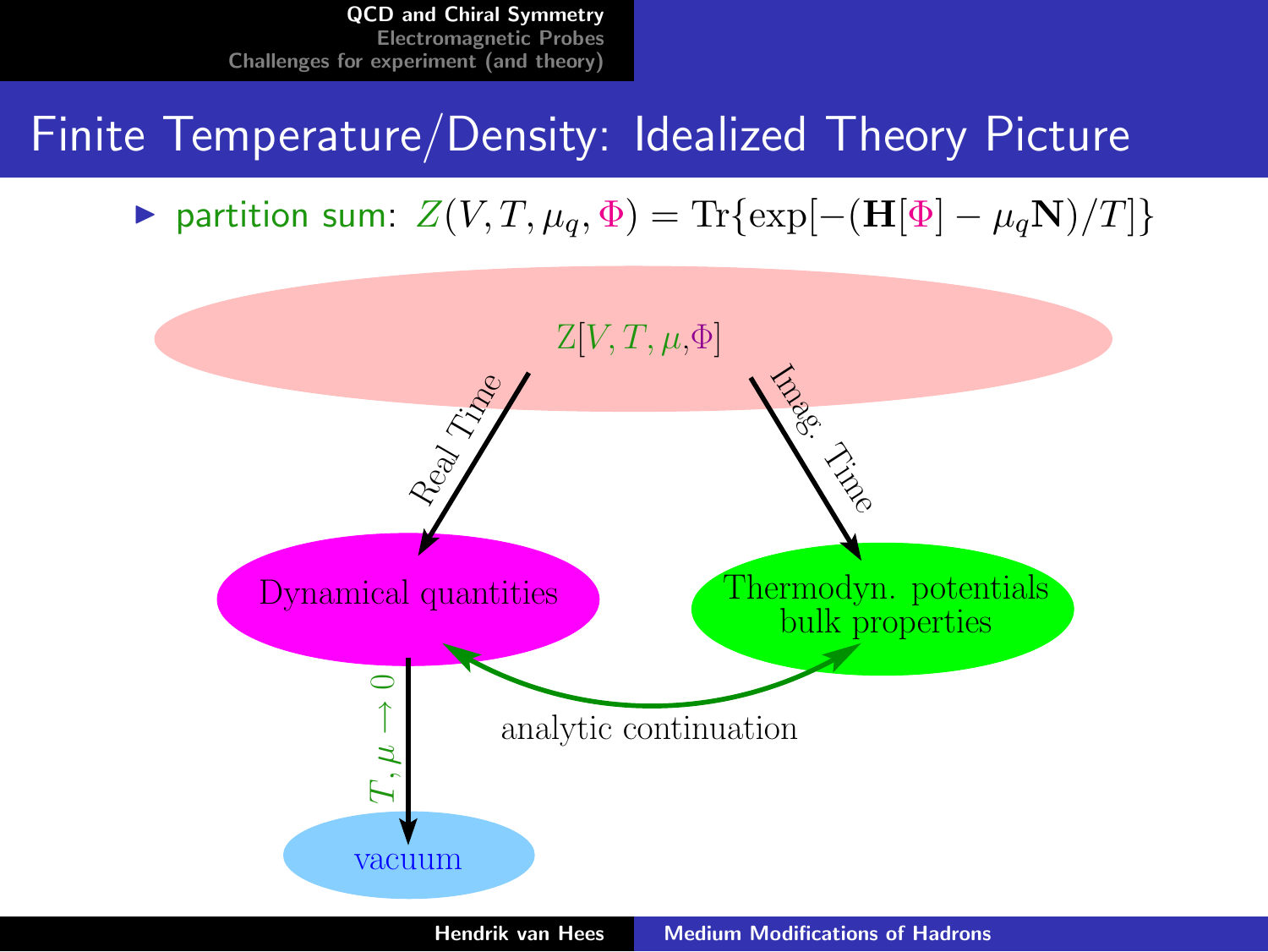## Why Electromagnetic Probes?

- $\blacktriangleright \gamma, \ell^{\pm}$  no strong interactions
- $\blacktriangleright$  reflect whole "history" of collision
- <span id="page-8-0"></span> $\blacktriangleright$  chance to see chiral symm. rest. directly?

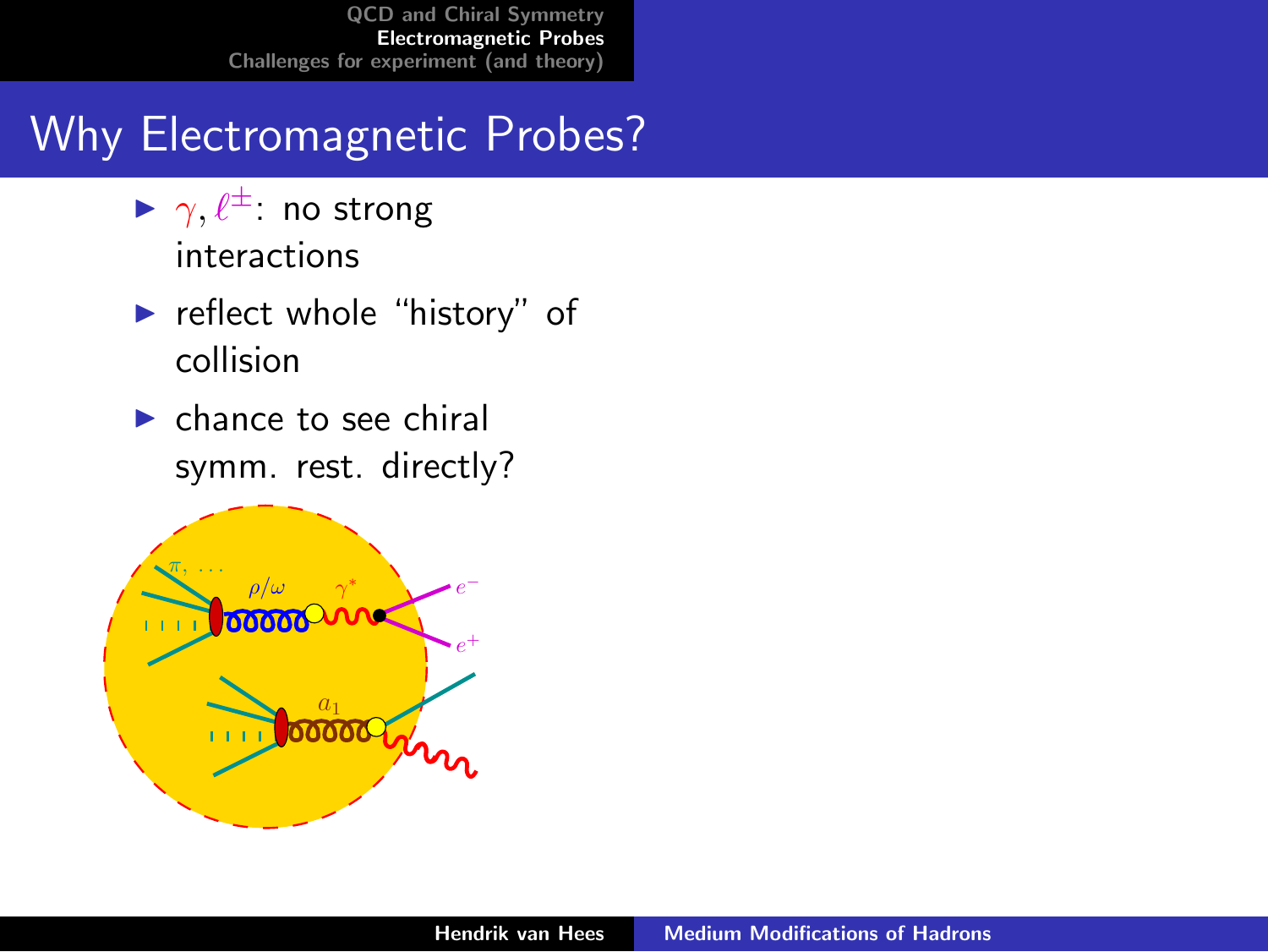## Why Electromagnetic Probes?

- $\blacktriangleright \gamma, \ell^{\pm}$  no strong interactions
- $\blacktriangleright$  reflect whole "history" of collision
- $\blacktriangleright$  chance to see chiral symm. rest. directly?



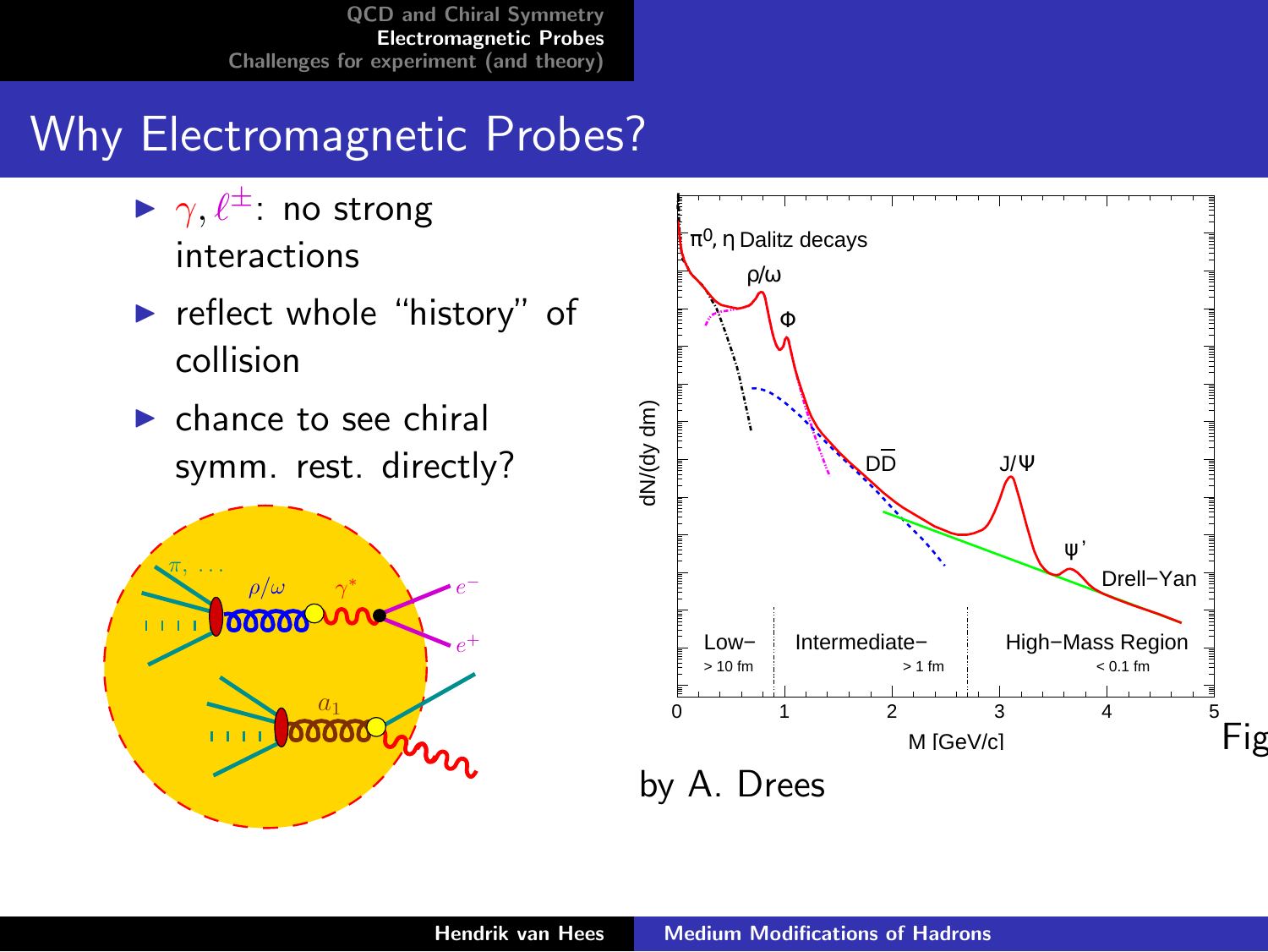### Vector Mesons and electromagnetic Probes

 $\triangleright$  photon and dilepton thermal emission rates given by same electromagnetic-current-correlation function  $(J_\mu = \sum_f Q_f \bar{\psi}_f \gamma_\mu \psi_f)$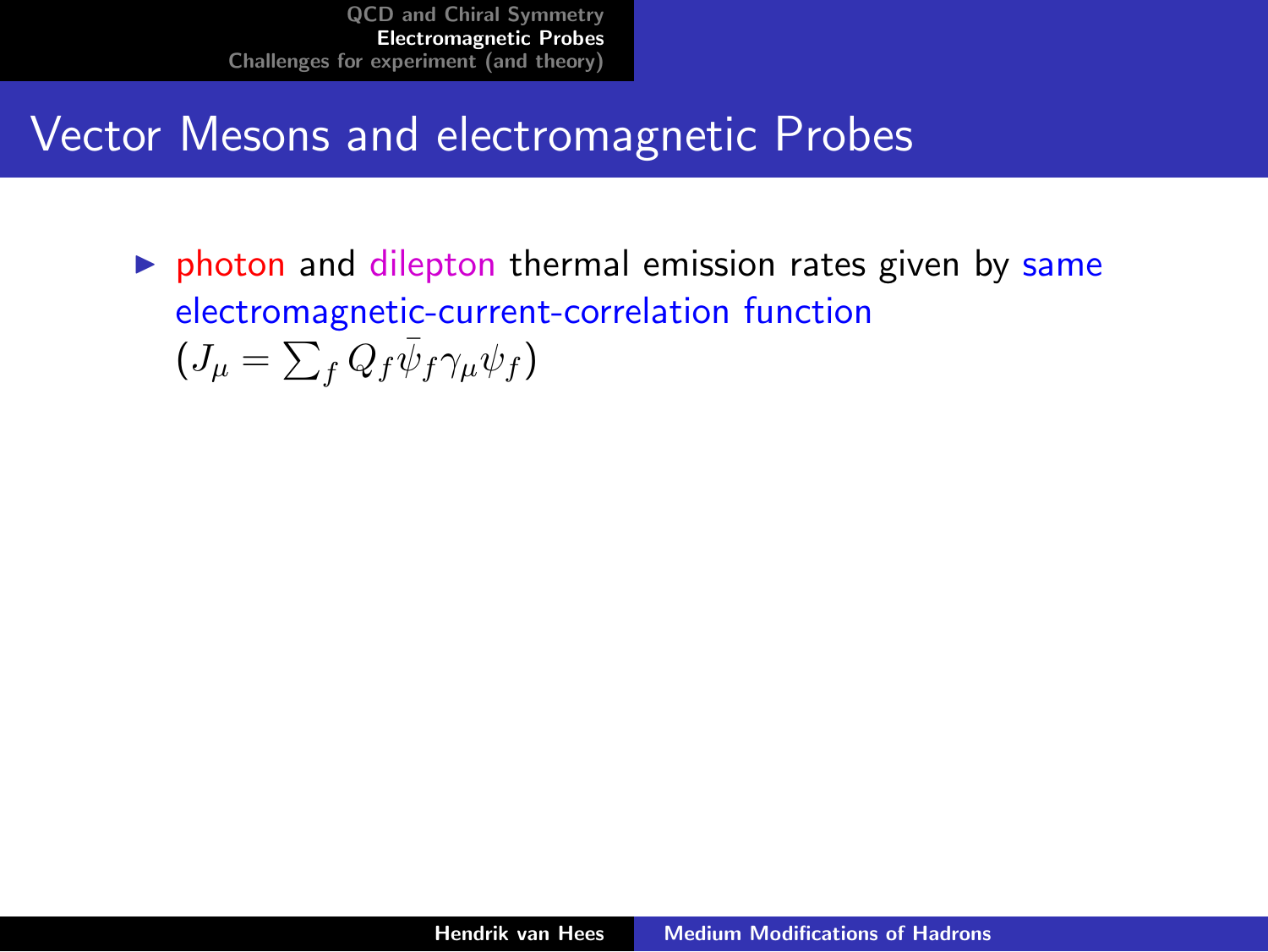## Vector Mesons and electromagnetic Probes

- $\triangleright$  photon and dilepton thermal emission rates given by same electromagnetic-current-correlation function  $(J_\mu = \sum_f Q_f \bar{\psi}_f \gamma_\mu \psi_f)$  $\Pi_{\mu\nu}^<(q) = \int\mathrm{d}^4x \exp(\mathrm{i} q\cdot x)\left\langle J_\mu(0)J_\nu(x)\right\rangle_T = -2f_B(q_0)\,\mathrm{Im}\,\Pi_{\mu\nu}^{\text{(ret)}}(q)$  $q_0 \frac{\mathrm{d}N_{\gamma}}{44 \pi d^2}$  $\frac{\mathrm{d} N_{\gamma}}{\mathrm{d}^4 x \mathrm{d}^3 \vec{q}} = \frac{\alpha_{\sf em}}{2 \pi^2}$  $\left.\frac{\alpha_{\mathsf{em}}}{2\pi^2}g^{\mu\nu}\mathop{\mathrm{Im}}~ \Pi^{(\mathsf{ret})}_{\mu\nu}(q)\right|_{q_0=|\vec{q}|}f_B(q_0)$  $\mathrm{d}N_{e^+e^-}$  $\frac{\mathrm{d}N_{e^+e^-}}{\mathrm{d}^4x\mathrm{d}^4k} = -g^{\mu\nu}\frac{\alpha^2}{3q^2\tau}$  $\left.\frac{\alpha^2}{3 q^2 \pi^3} \; \text{Im}\, \Pi^{(\text{ret})}_{\mu\nu}(q) \right|_{q^2=M_{e^+e^-}^2}$  $f_B(q_0)$ 
	- ightharpoonup to lowest order in  $\alpha$ :  $e^2 \Pi_{\mu\nu} \simeq \Sigma_{\mu\nu}^{(\gamma)}$
	- $\blacktriangleright$  derivable from partition sum  $Z(V, T, \mu, \Phi)$ !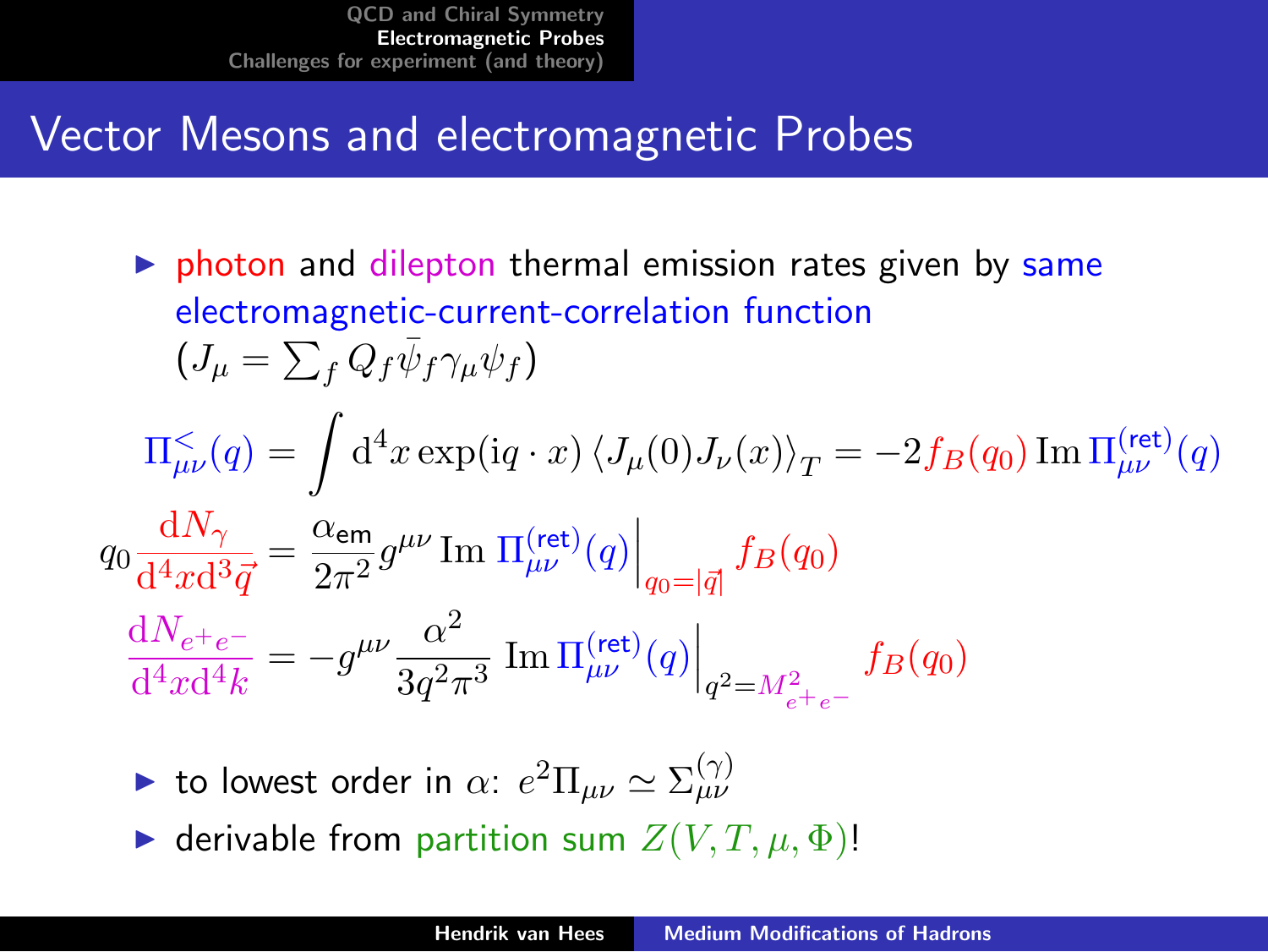### Vector Mesons and chiral symmetry

 $\triangleright$  vector and axial-vector mesons  $\leftrightarrow$  correlators of the respective currents

$$
\Pi^{\mu\nu}_{V/A}(p):=\int\mathrm{d}^4x\exp(\mathrm{i}p x)\left\langle J^{\nu}_{V/A}(0)J^{\mu}_{V/A}(x)\right\rangle_{\rm ret}
$$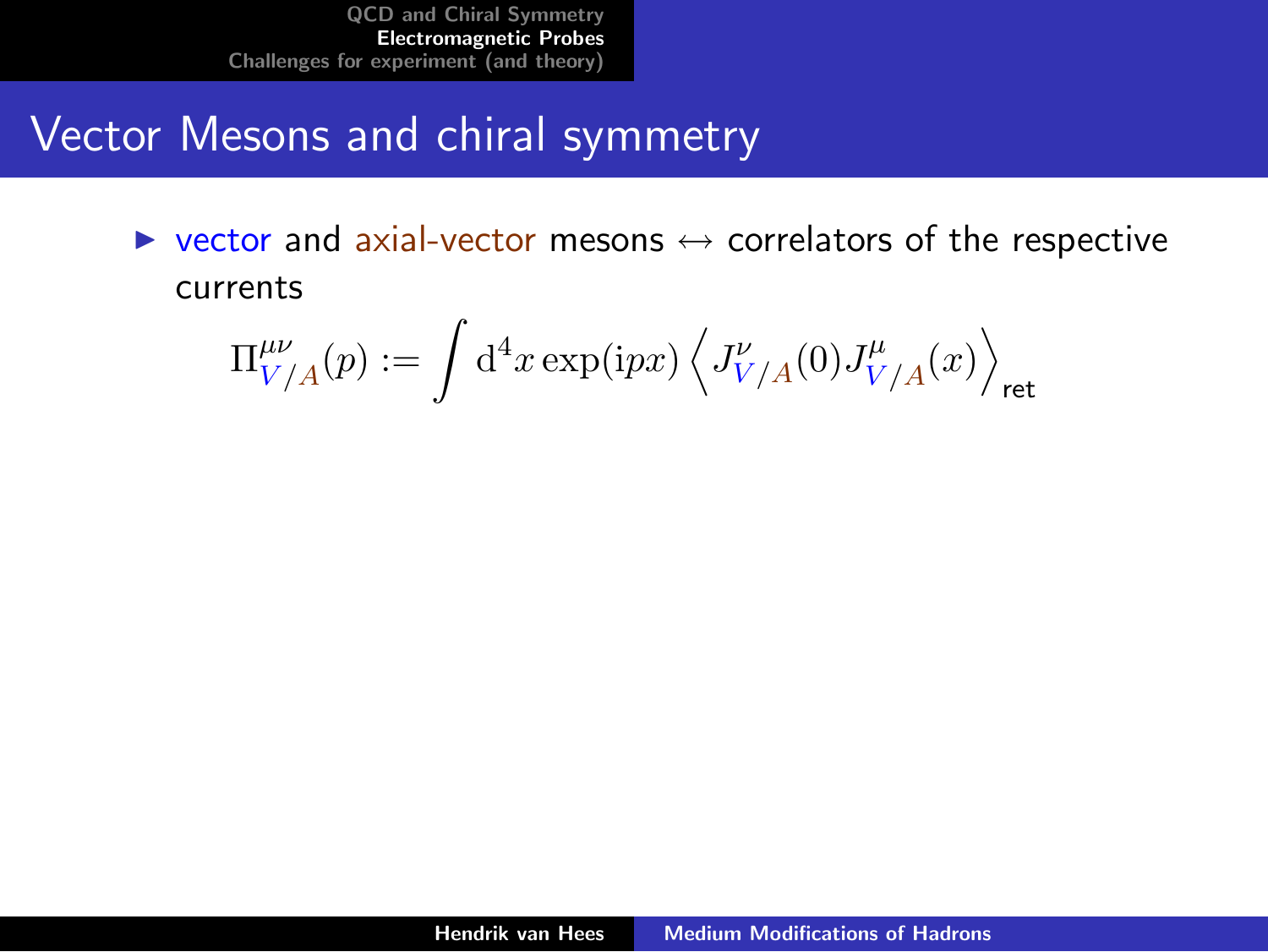## Vector Mesons and chiral symmetry

 $\triangleright$  vector and axial-vector mesons  $\leftrightarrow$  correlators of the respective currents

$$
\Pi^{\mu\nu}_{V/A}(p):=\int\mathrm{d}^4x\exp(\mathrm{i}p x)\left\langle J^{\nu}_{V/A}(0)J^{\mu}_{V/A}(x)\right\rangle_{\rm ret}
$$

 $\triangleright$  Ward-Takahashi Identities from chiral symmetry  $\Rightarrow$ Weinberg-sum rules

$$
f_{\pi}^2 = -\int_0^{\infty} \frac{\mathrm{d}p_0^2}{\pi p_0^2} [\text{Im}\,\Pi_V(p_0, 0) - \text{Im}\,\Pi_A(p_0, 0)]
$$

$$
-\frac{\pi}{2}\alpha_s \langle \mathscr{O}_{\chi \text{SB}} \rangle = -\int_0^{\infty} \frac{\mathrm{d}p_0^2}{\pi} [\text{Im}\,\Pi_V(p_0, 0) - \text{Im}\,\Pi_A(p_0, 0)]
$$

**If** spectral functions of vector (e.g.  $\rho$ ) and axial vector (e.g.  $a_1$ ) directly related to order parameters of chiral symmetry!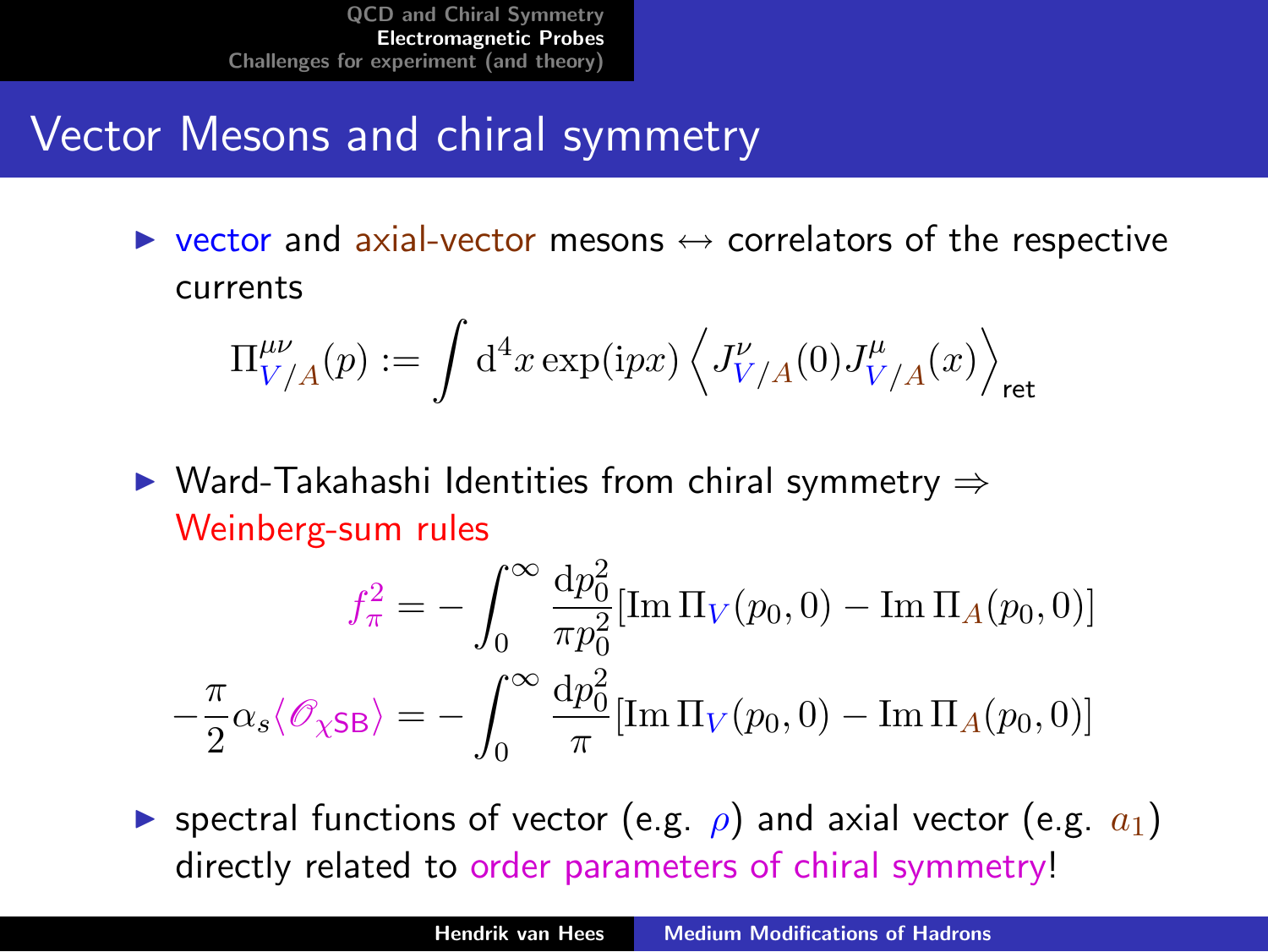#### Vector Mesons and chiral symmetry

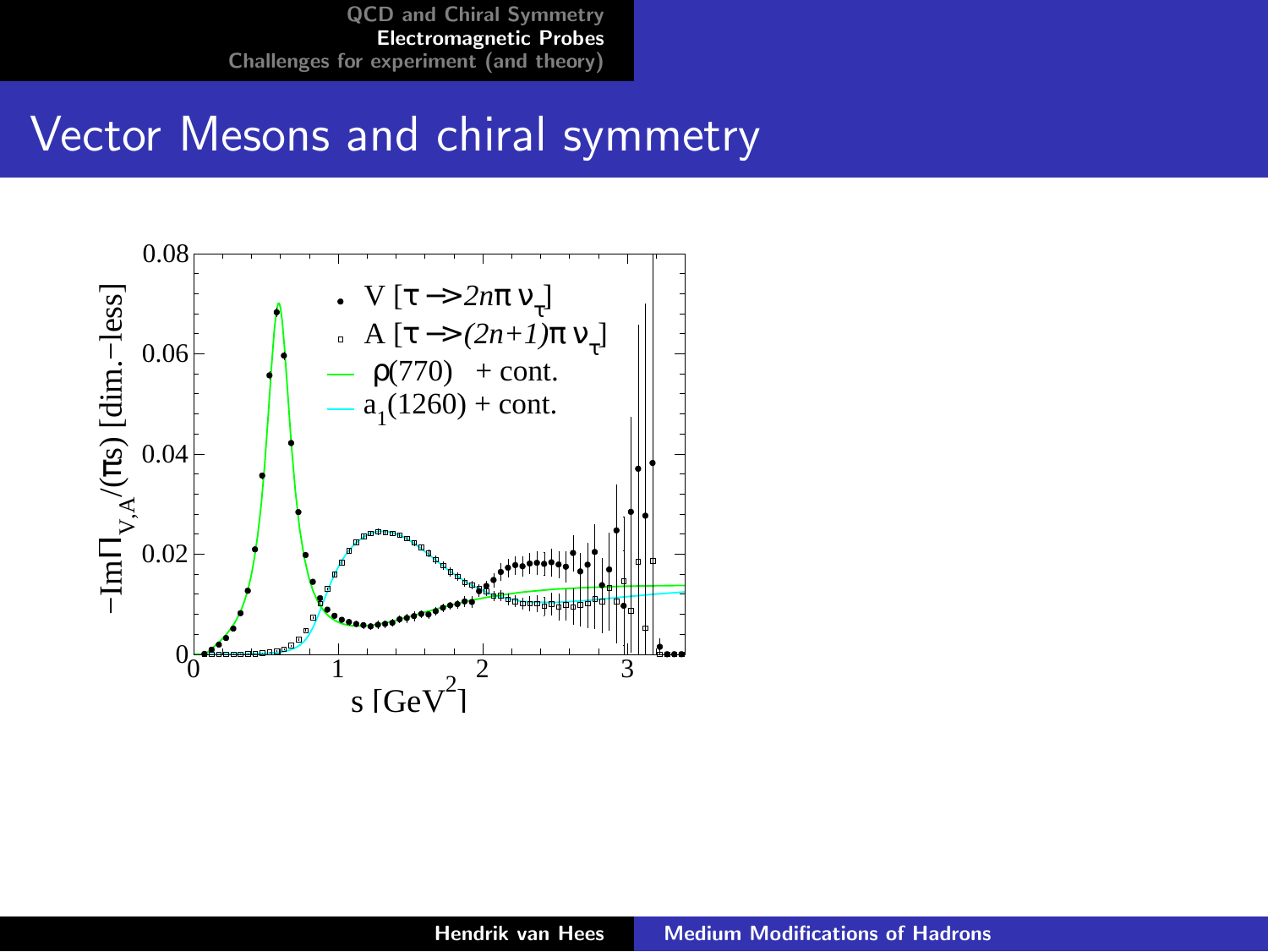#### Vector Mesons and chiral symmetry

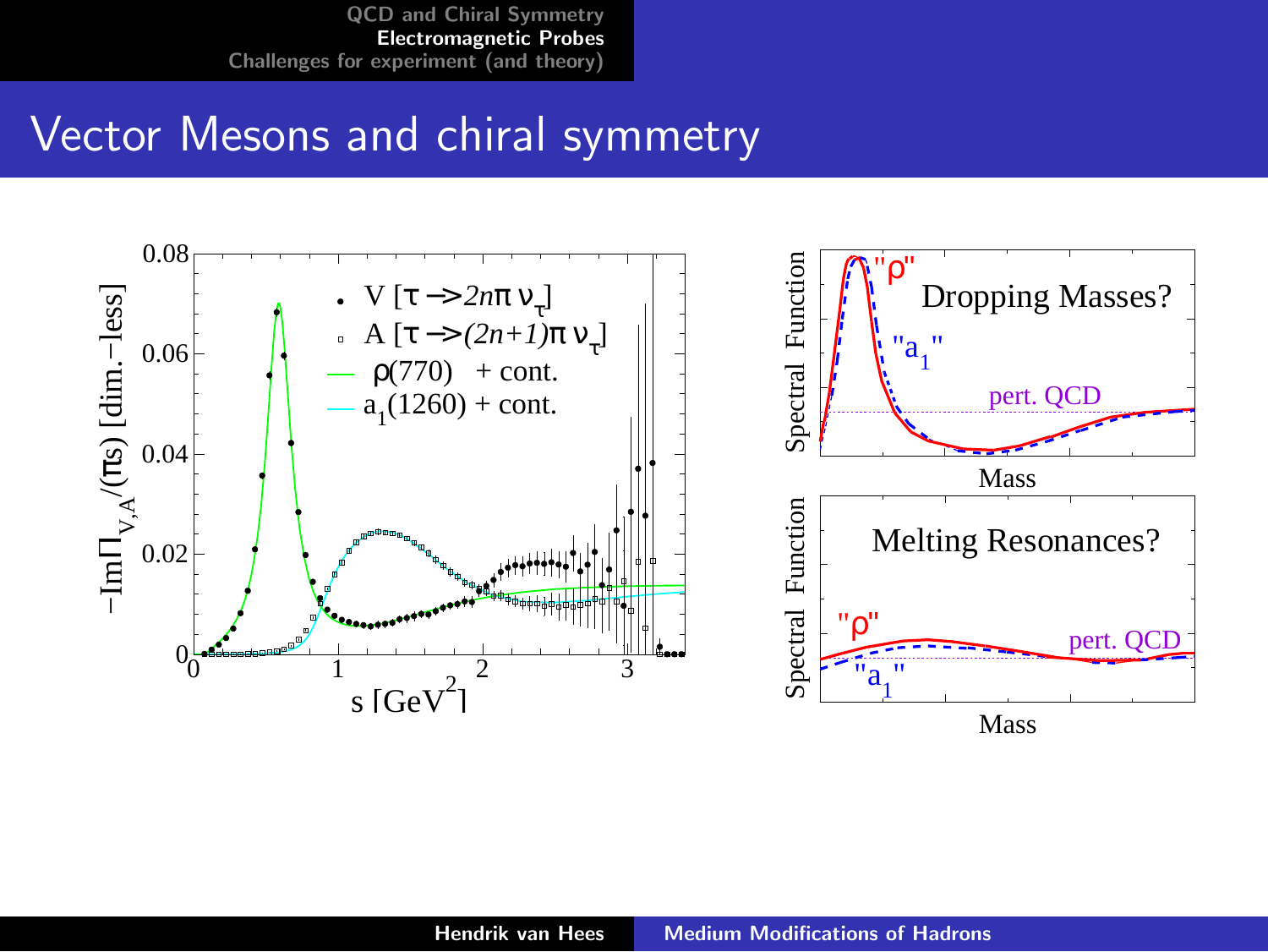#### Models

 $\triangleright$  different models with chiral symmetry: equivalent only on shell ("low-energy theorems")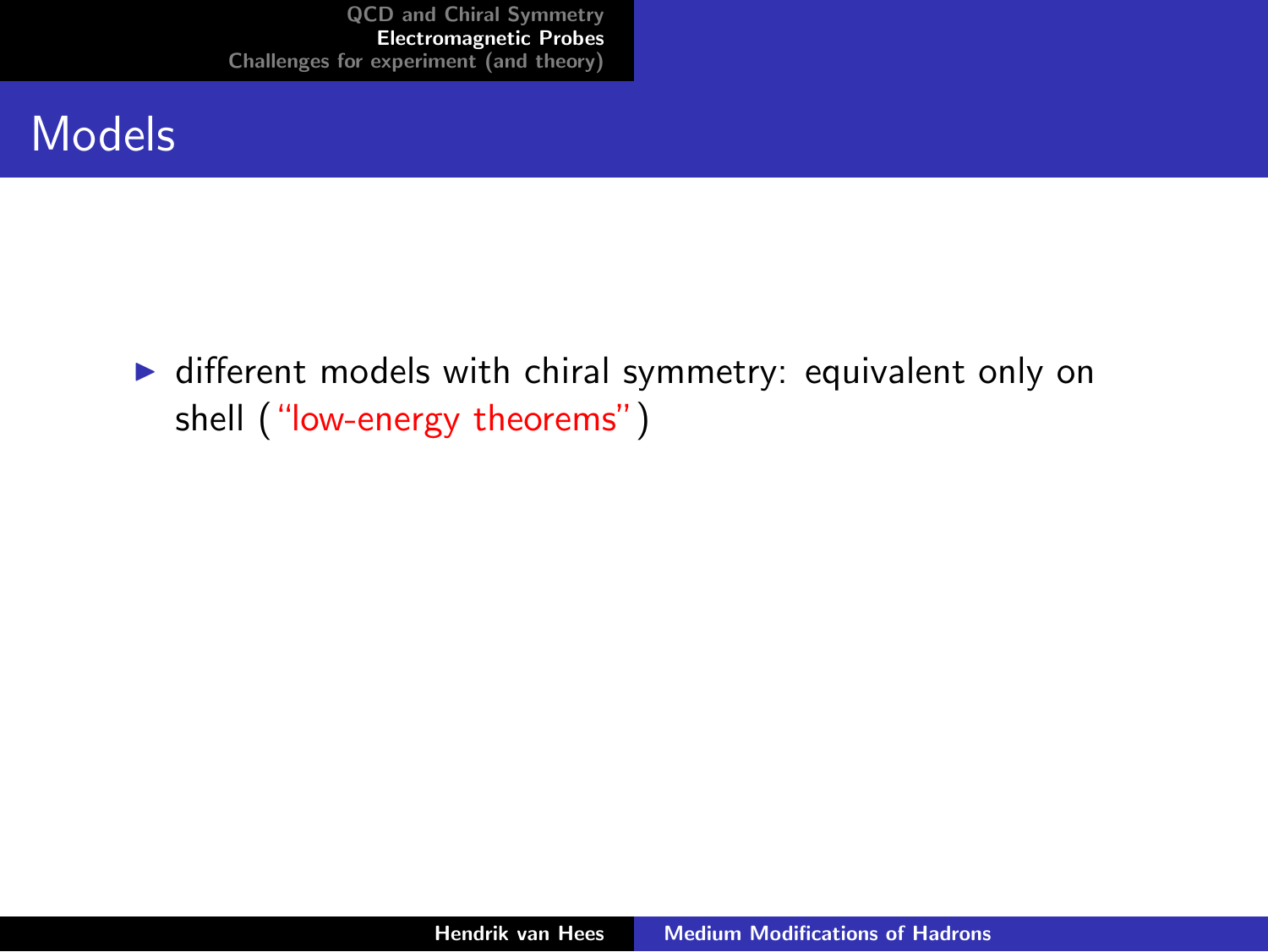- $\triangleright$  different models with chiral symmetry: equivalent only on shell ("low-energy theorems")
- $\triangleright$  model-independent conclusions only in low-temperature/density limit (chiral perturbation theory) or from lattice-QCD calculations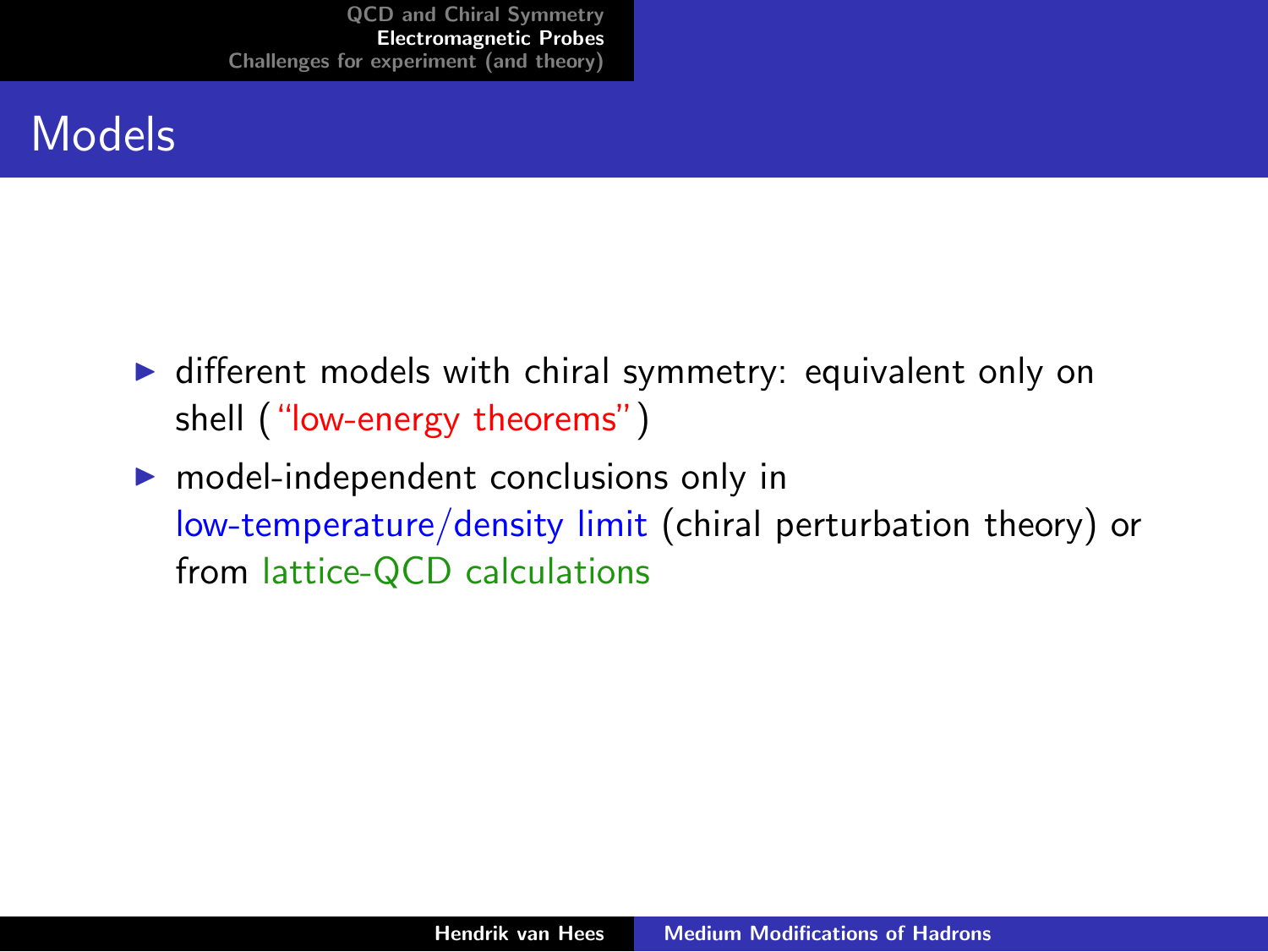- $\triangleright$  different models with chiral symmetry: equivalent only on shell ("low-energy theorems")
- $\triangleright$  model-independent conclusions only in low-temperature/density limit (chiral perturbation theory) or from lattice-QCD calculations
- $\triangleright$  use phenomenological hadronic many-body theory (HMBT) to assess medium modifications of vector mesons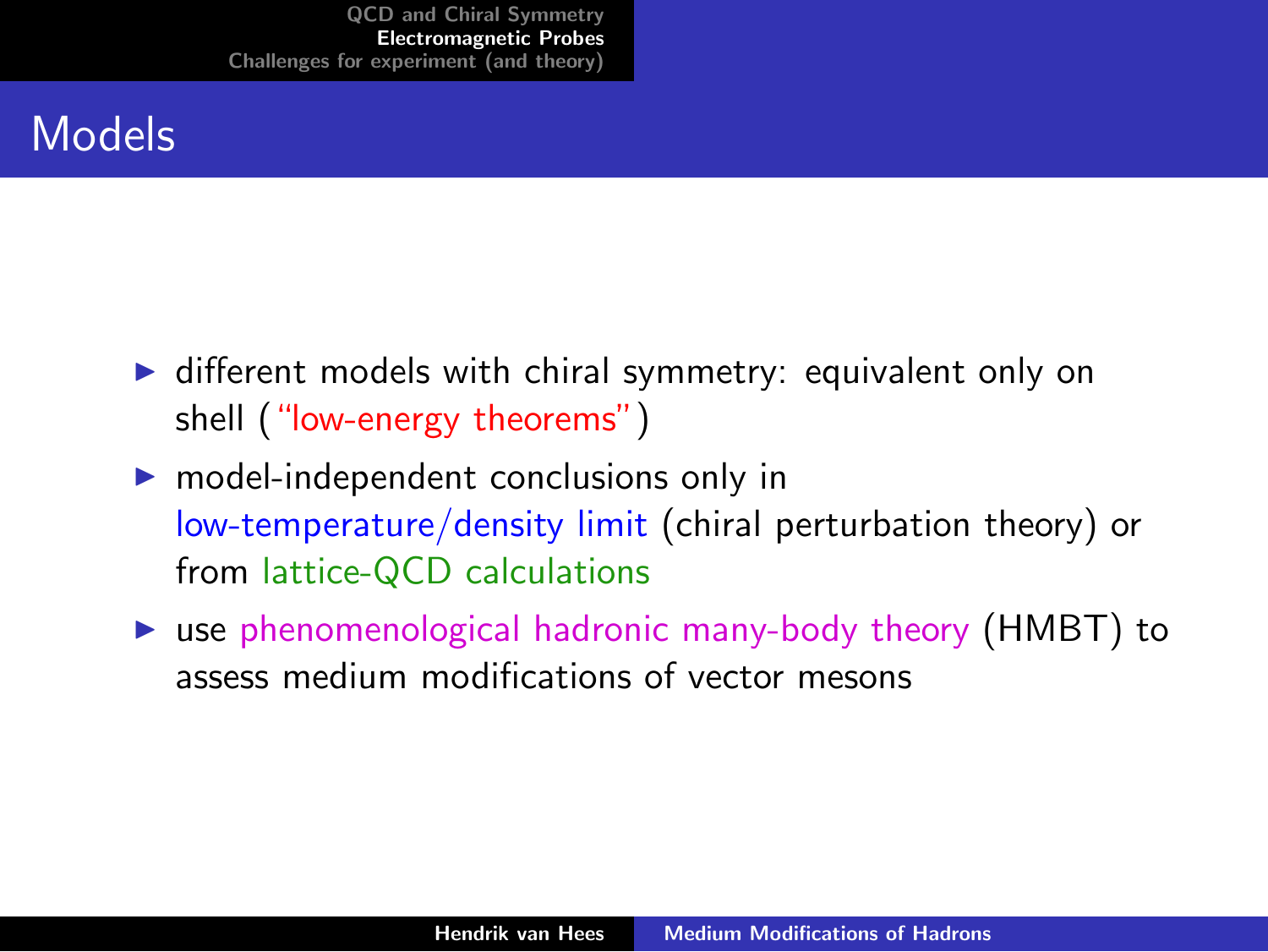- ▶ Phenomenological HMBT [Chanfray et al, Herrmann et al, Rapp et al, . . .] for vector mesons
- $\blacktriangleright \pi\pi$  interactions and baryonic excitations

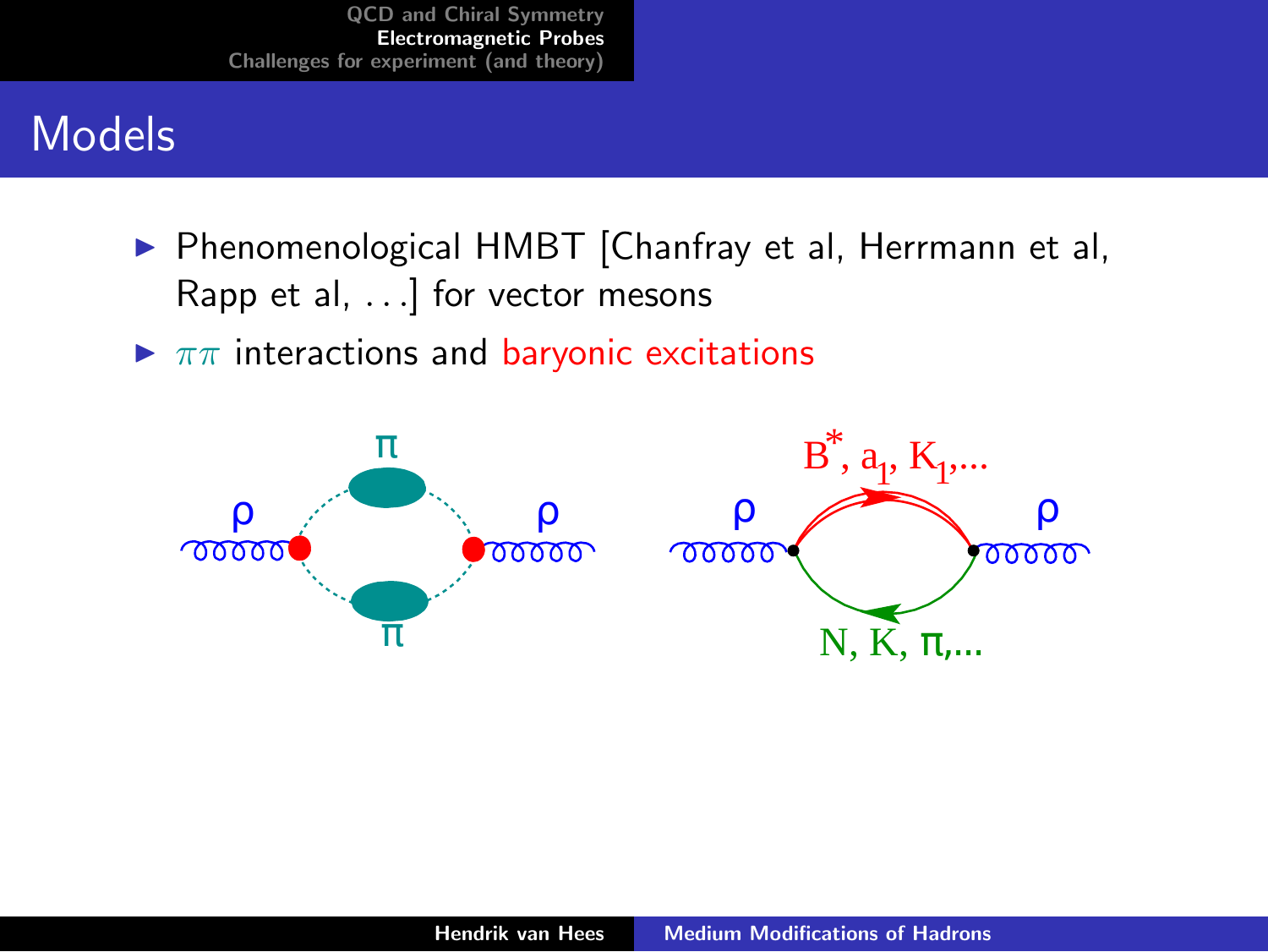- ▶ Phenomenological HMBT [Chanfray et al, Herrmann et al, Rapp et al, . . .] for vector mesons
- $\blacktriangleright \pi\pi$  interactions and baryonic excitations



- ▶ Baryon (resonances) important, even at RHIC with low net baryon density  $n_B-n_{\bar{B}}$
- reason:  $n_B+n_{\bar{B}}$  relevant (CP inv. of strong interactions)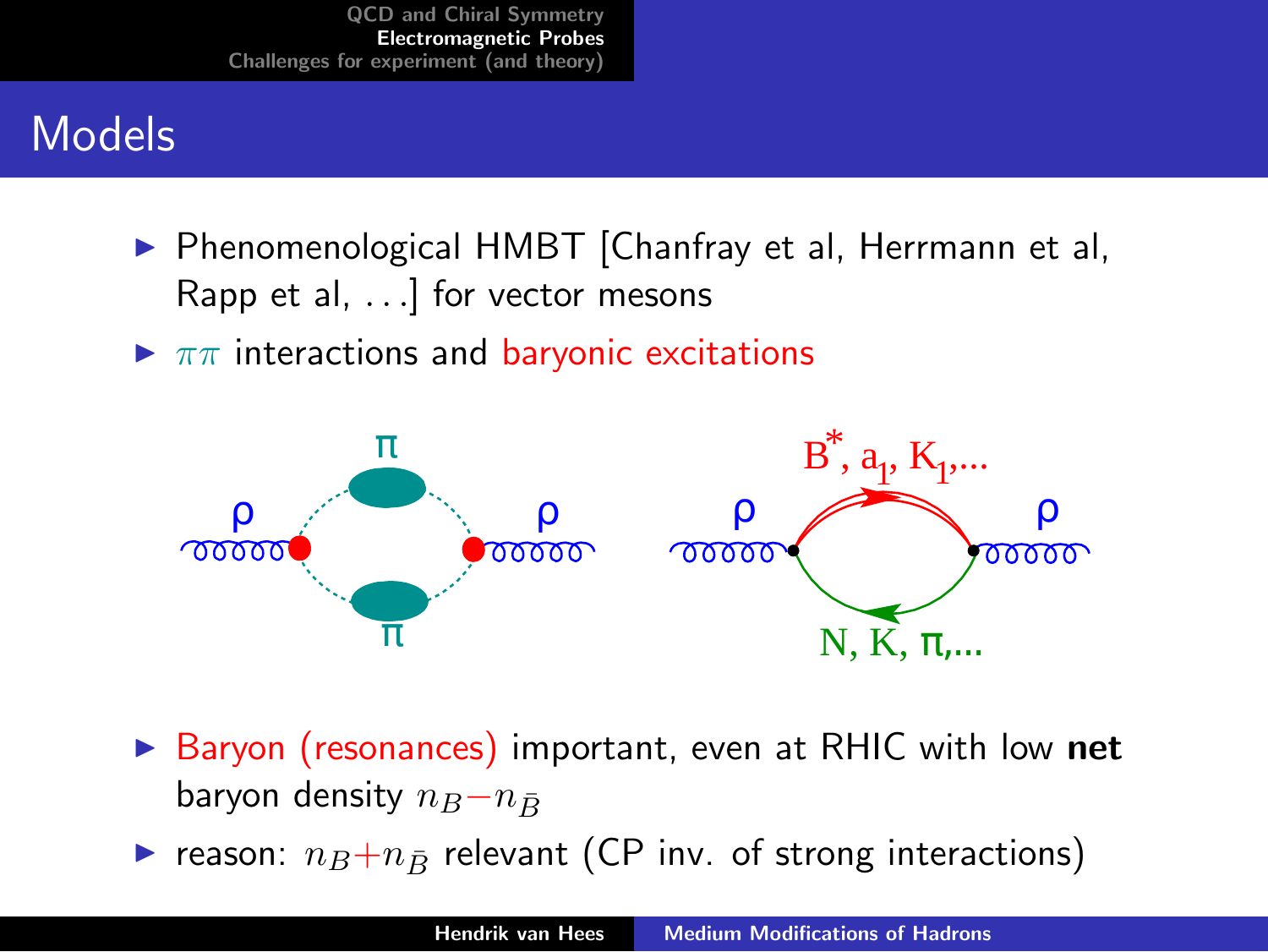## The meson sector (vacuum)

**In** most important for  $\rho$ -meson: pions

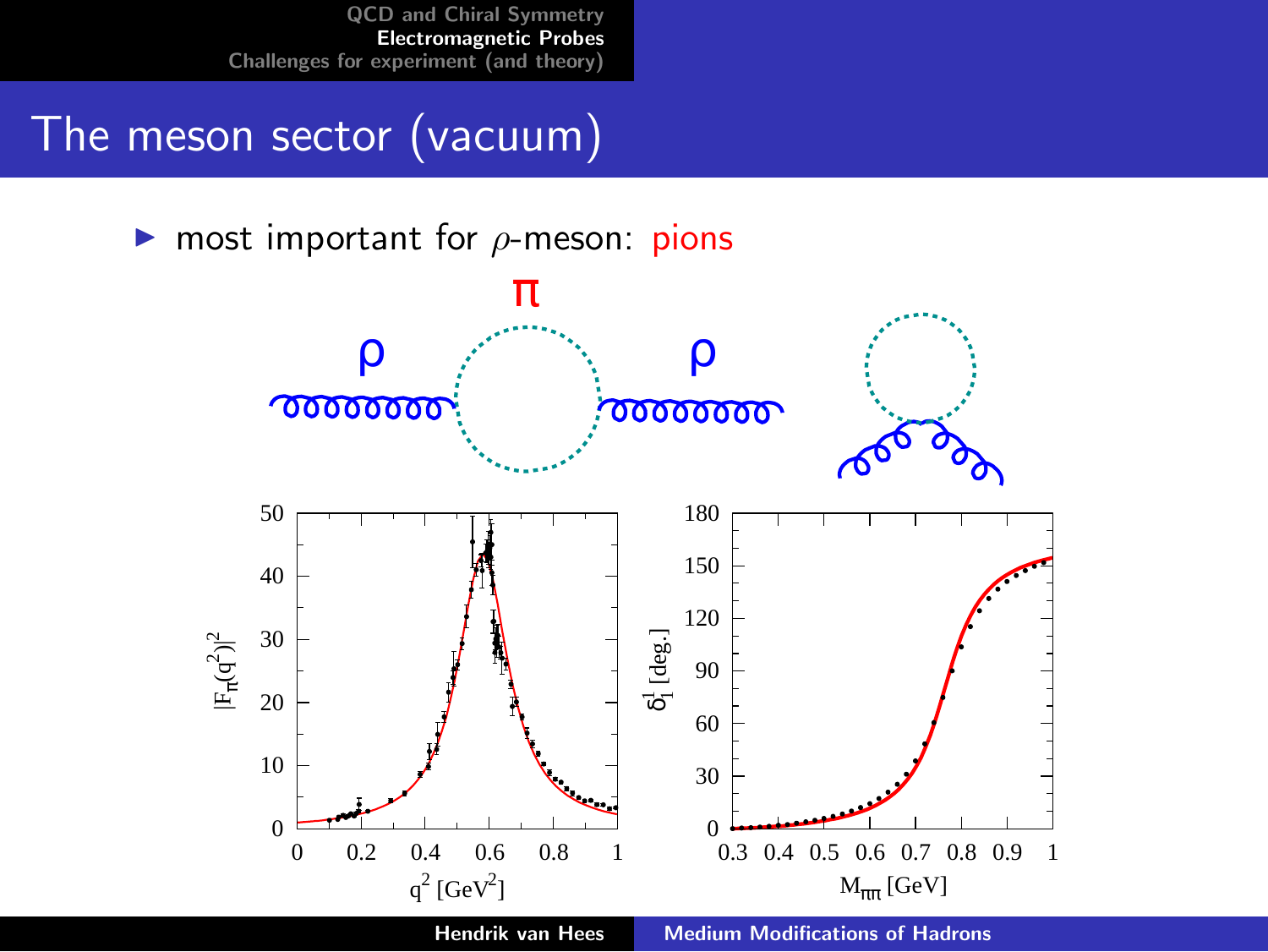### The meson sector (matter)

- $\triangleright$  Pions dressed with N-hole-,  $\Delta$ -hole bubbles
- ▶ Ward-Takahashi ⇒ vertex corrections mandatory!

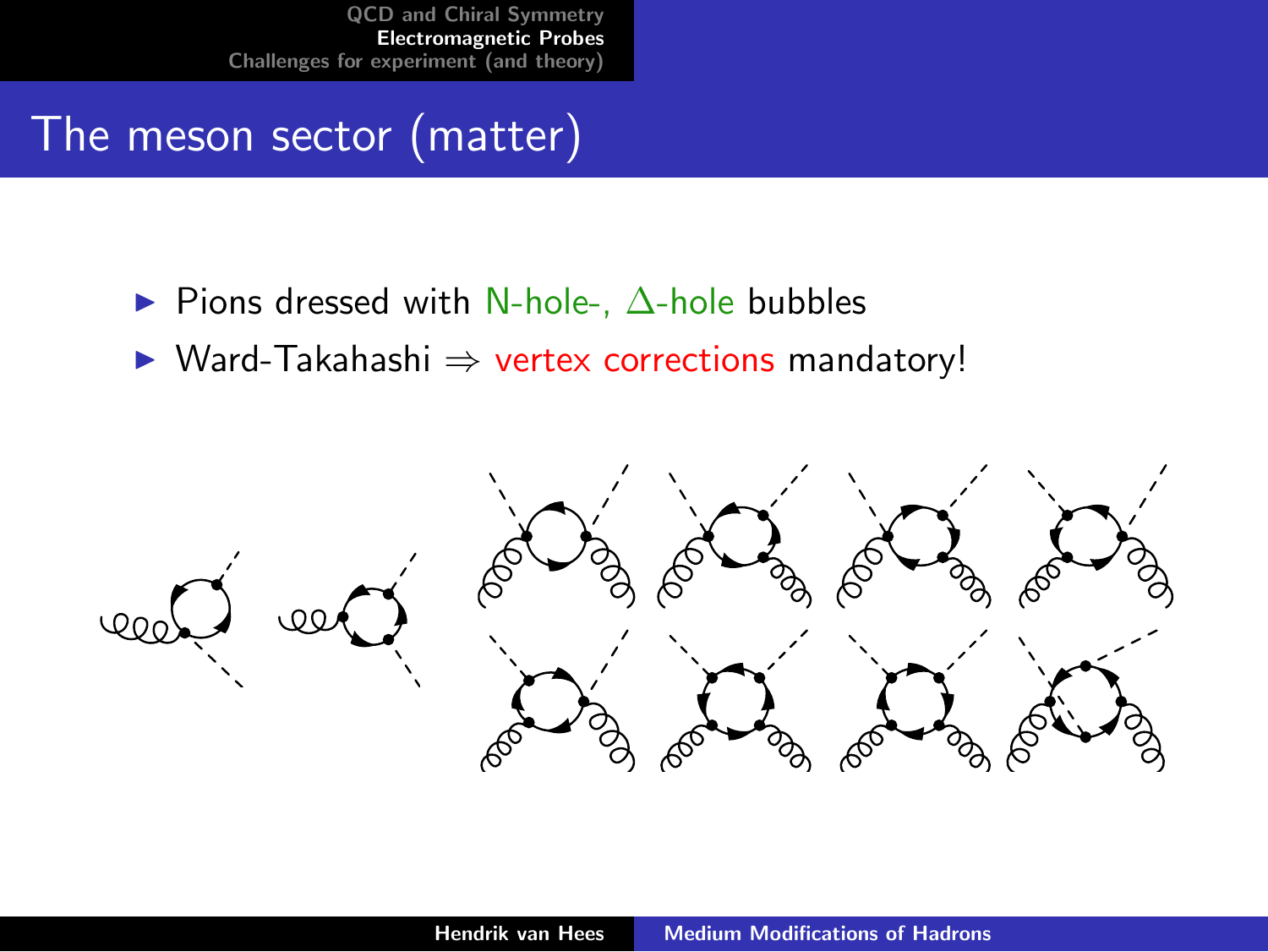#### The meson sector (contributions from higher resonances)

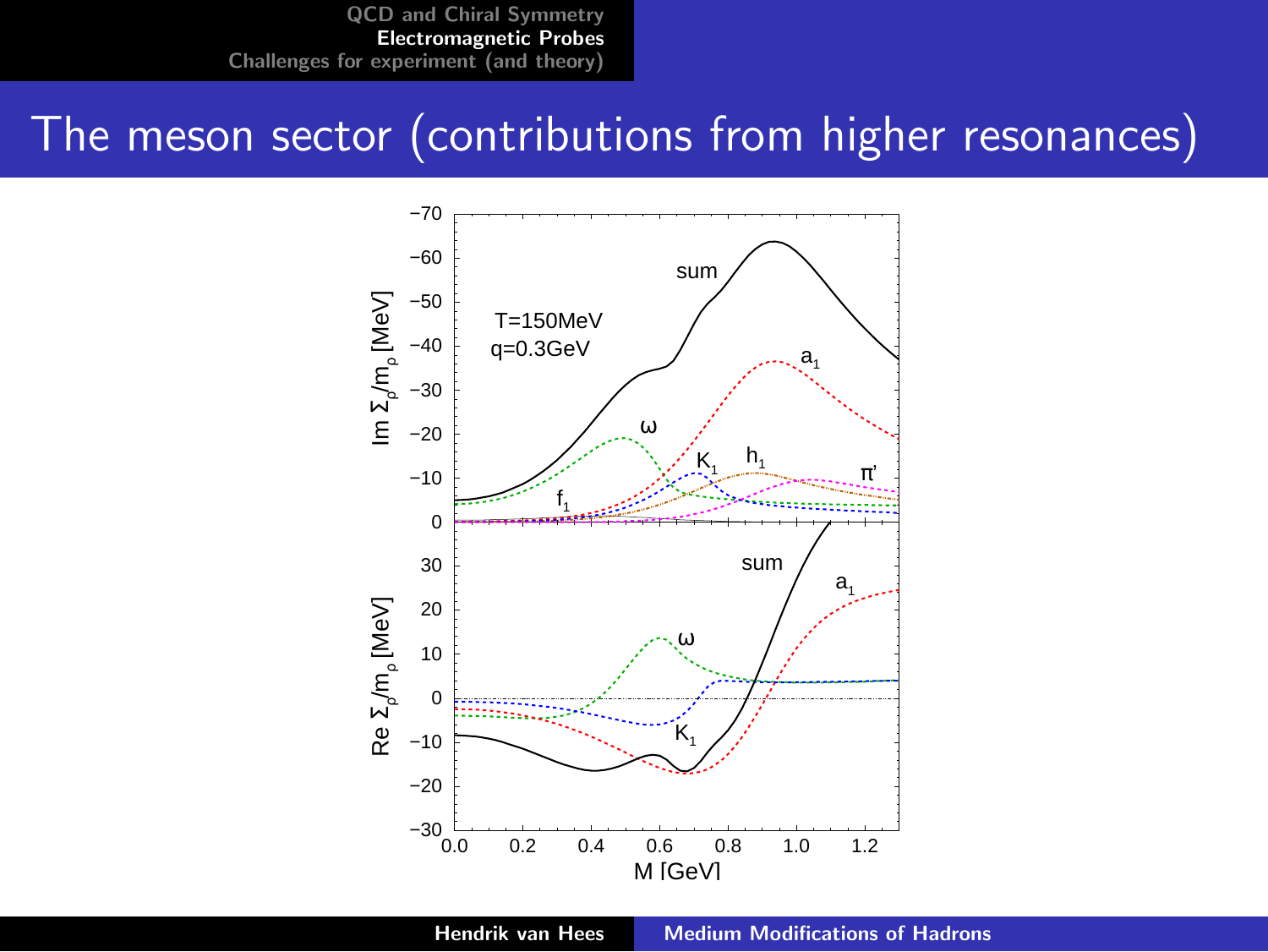## The baryon sector (vacuum)



- $\blacktriangleright$  P = 1-baryons: p-wave coupling to  $\rho$ : N(939), ∆(1232), N(1720), ∆(1905)
- $\blacktriangleright$   $P = -1$ -baryons: s-wave coupling to  $\rho$ : N(1520),  $\Delta$ (1620),  $\Delta$ (1700)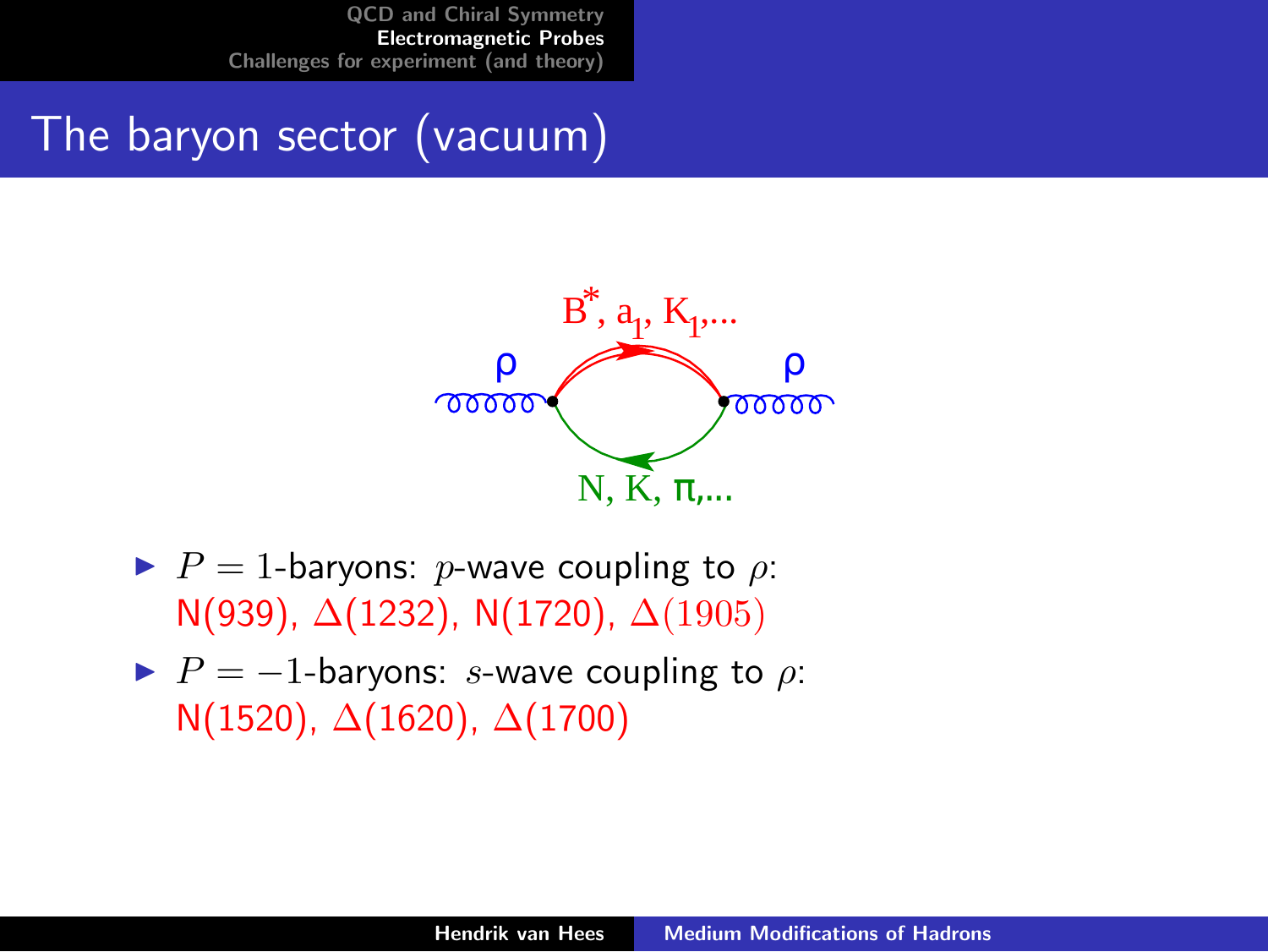#### Photoabsorption on nucleons and nuclei

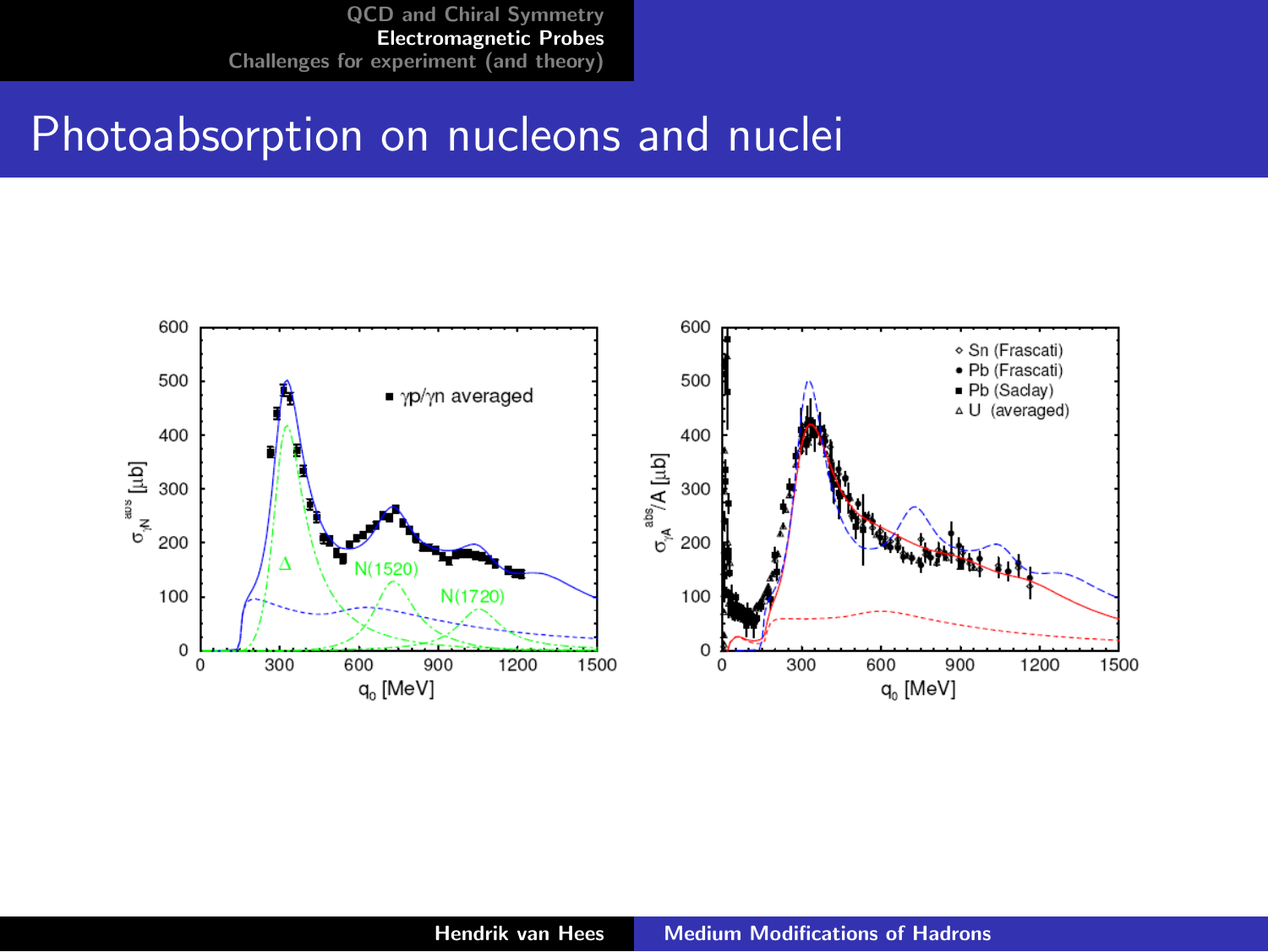## Dilepton rates: Hadron gas  $\leftrightarrow$  QGP



- $\blacktriangleright$  in-medium hadron gas matches with QGP
- $\triangleright$  similar results also for  $\gamma$  rates
- $\blacktriangleright$  "quark-hadron duality"?
- $\blacktriangleright$  does it work with chiral model?
- $\blacktriangleright$  hidden local symm. + baryons? [Harada, Yamawaki et al.]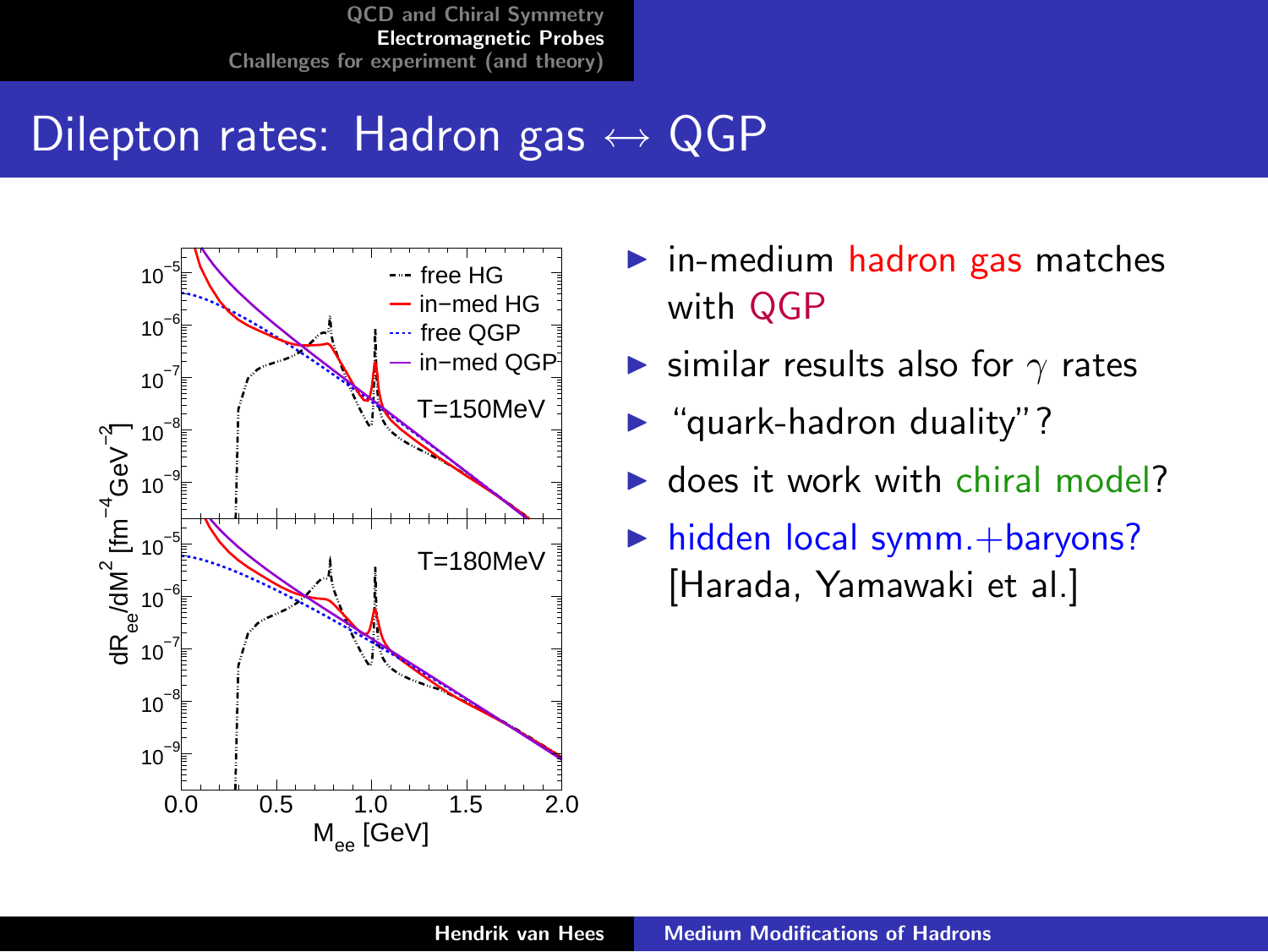### Dilepton rates at SpS

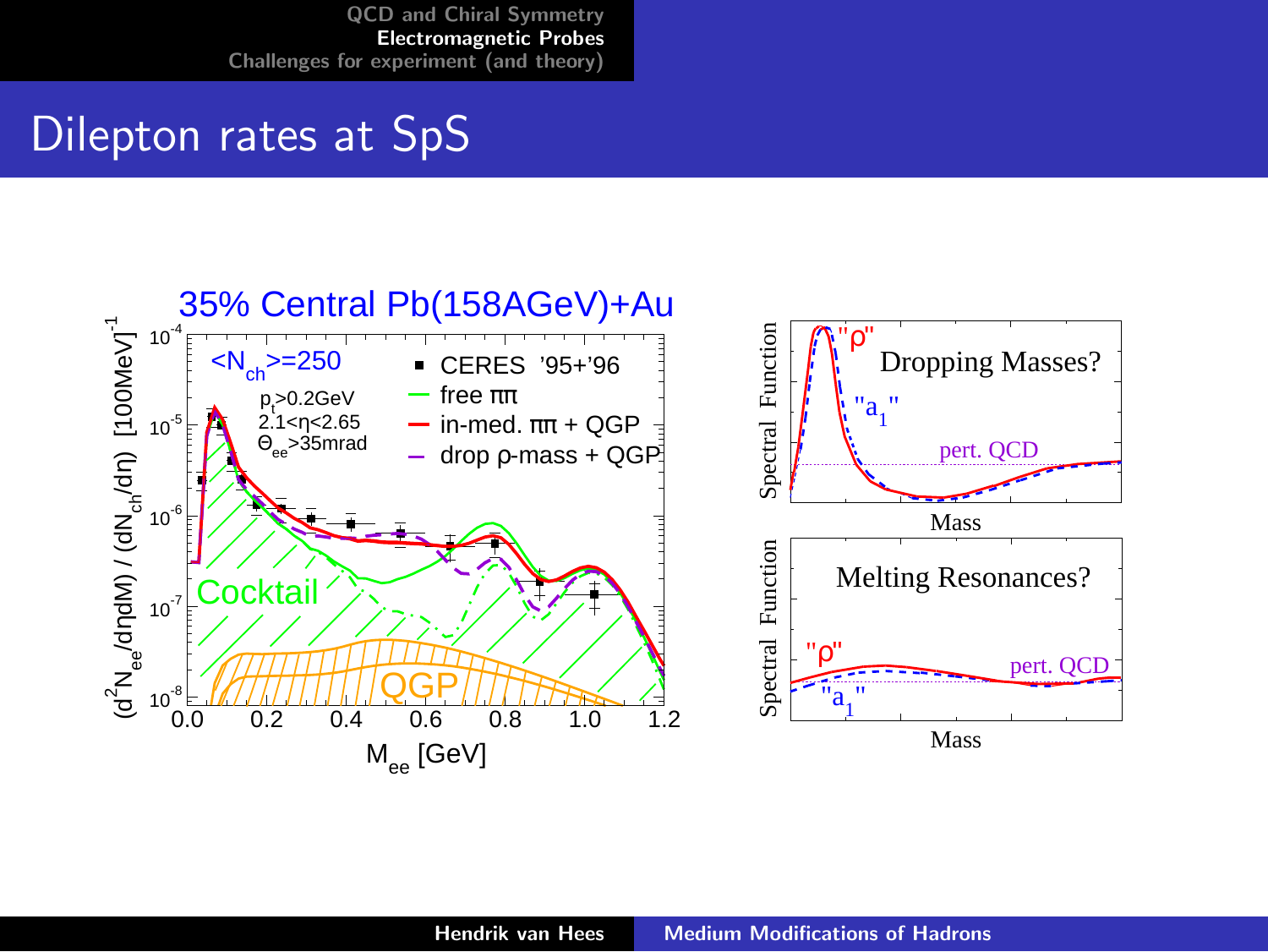## New NA60 Dimuon Data

intermediate mass range: Mixing of  $\Pi_V$  with  $\Pi_A$ (Dey, Eletsky, Ioffe '90)

$$
\Pi_V^{(T)} = (1 - \epsilon)\Pi_V + \epsilon \Pi_A, \quad \epsilon =
$$



$$
\epsilon = \frac{1}{2} \frac{\mathcal{T}_\pi(T,\mu_\pi)}{\mathcal{T}_\pi(T_c,0)} \propto \mathcal{D}
$$

- $\blacktriangleright$  Fireball model  $\Rightarrow$  time evolution
- $\blacktriangleright$  absolute normalization!
- $\blacktriangleright$  good overall agreement with data
- Sensitive to  $\omega$  and  $\phi$ !
- $\triangleright$   $\omega$ : similar model as for  $\rho$
- $\triangleright$   $\phi$ : less well known; width assumed  $\simeq 80$  MeV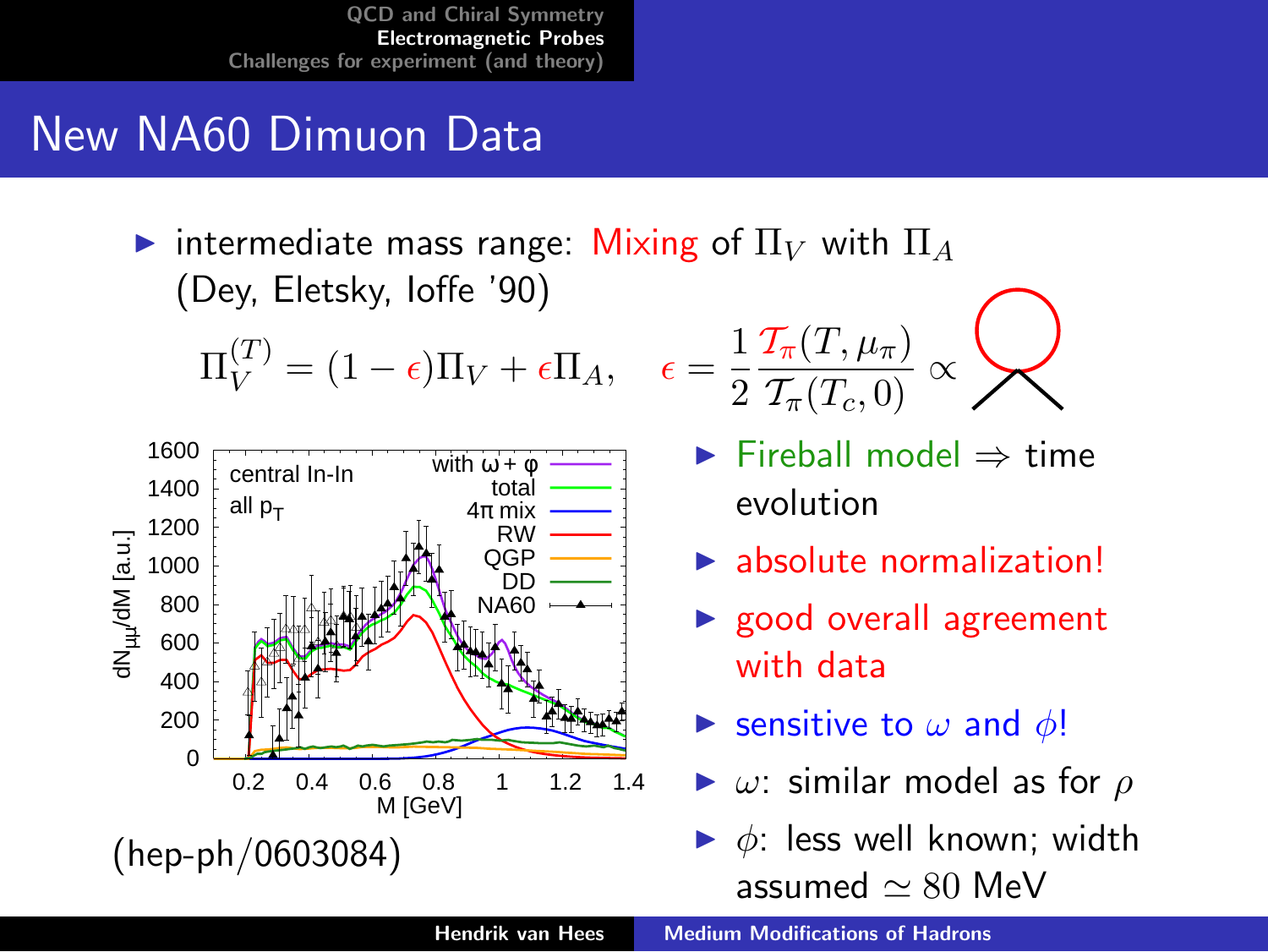- $\triangleright$  2π contributions+ $\rho B$  interactions from Rapp+Wambach '99
- intermediate mass range: Mixing of  $\Pi_V$  with  $\Pi_A$

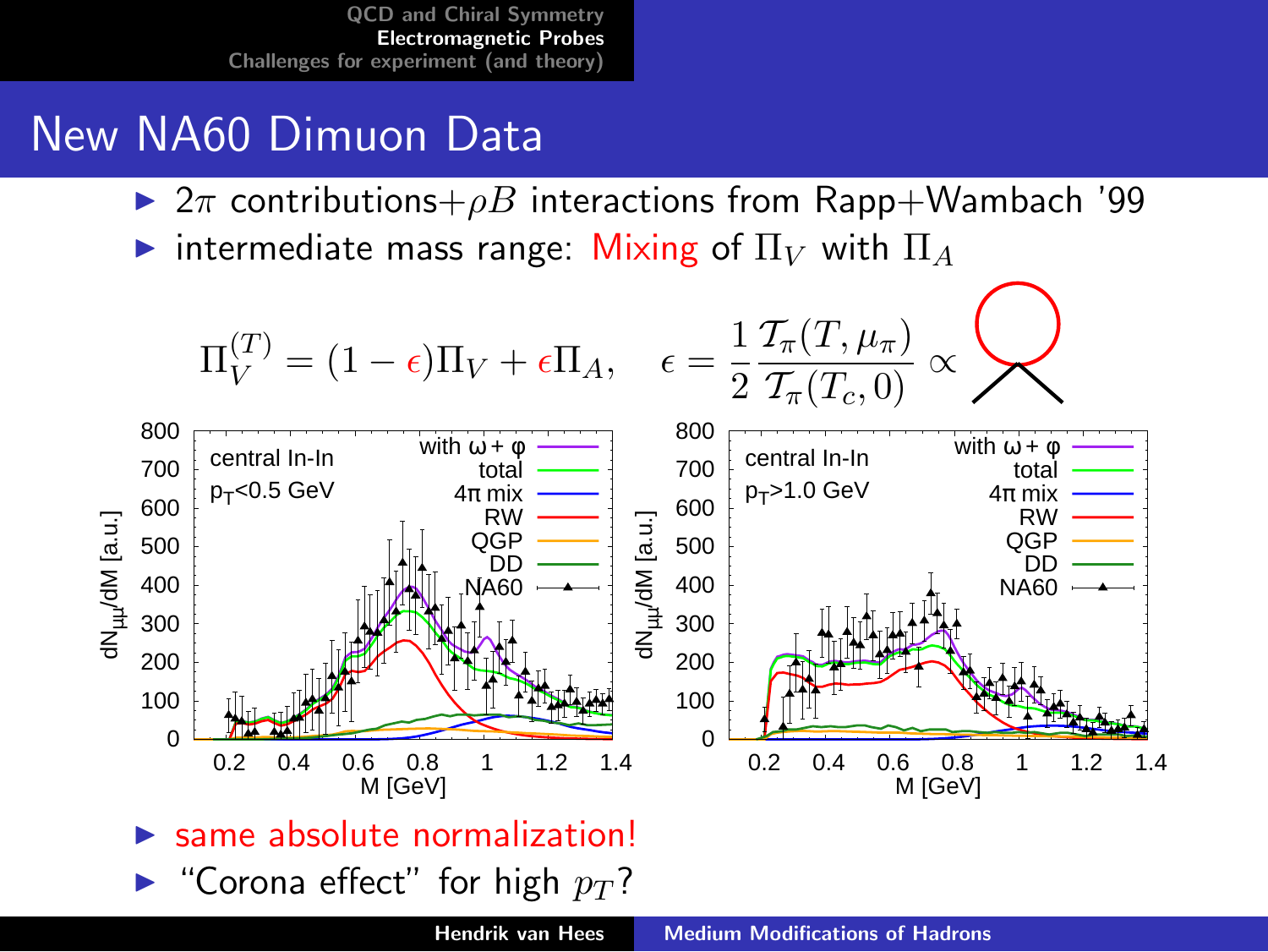- <sup>I</sup> Chiral reduction formalism (Steele, Yamagishi, Zahed '96)
- based on chiral symmetry and Veltman-Bell master equations
- $virial$  expansion  $\Leftrightarrow$  medium modifications from vacuum correlators (restricted to low  $\pi/B$  densities)

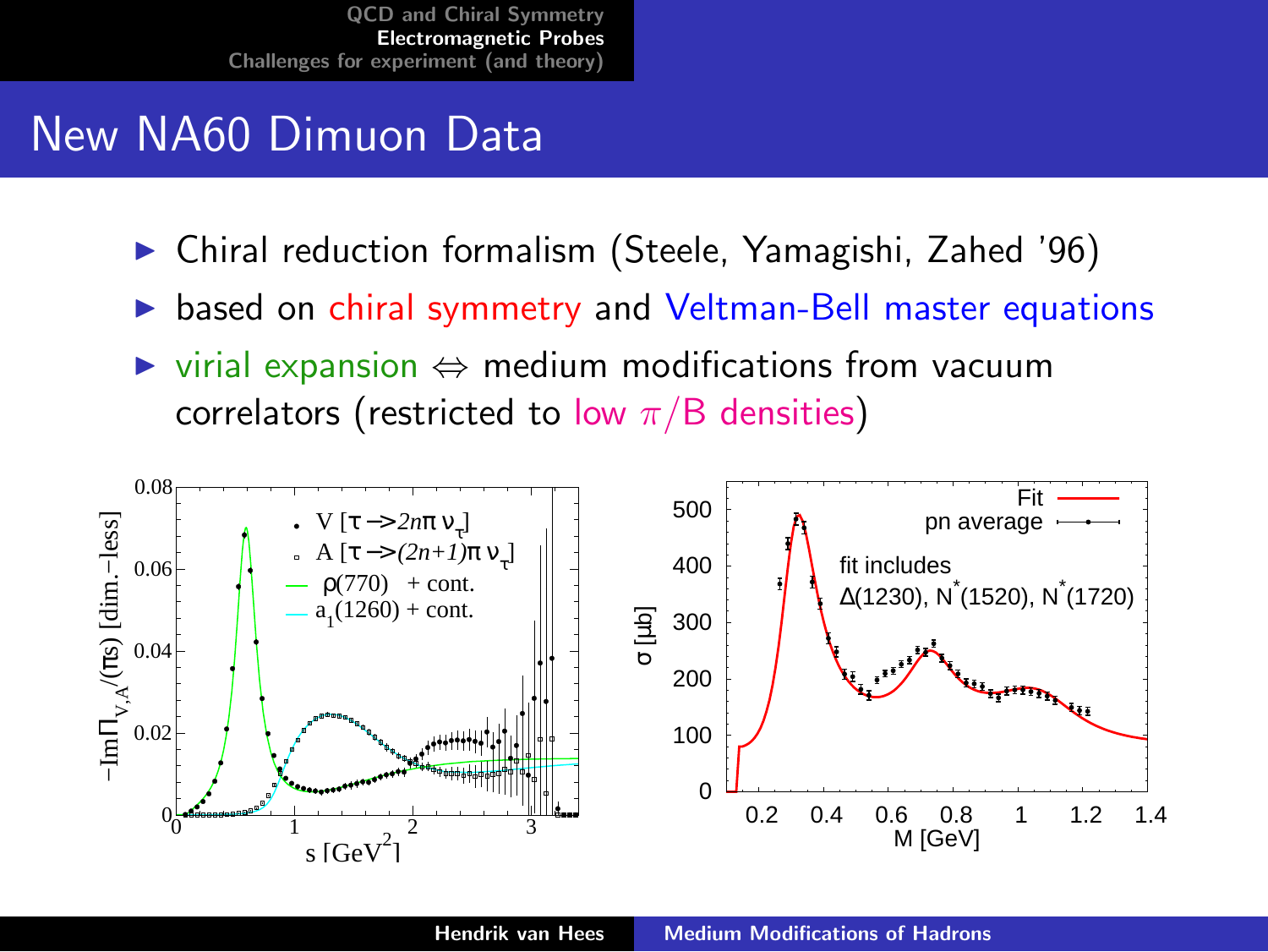

- $\triangleright$  underestimates medium effects on the  $\rho$ (due to low-density approximation? No broadening!)
- intermediate masses: mixing less pronounced
- $\blacktriangleright$  indication of chiral restoration?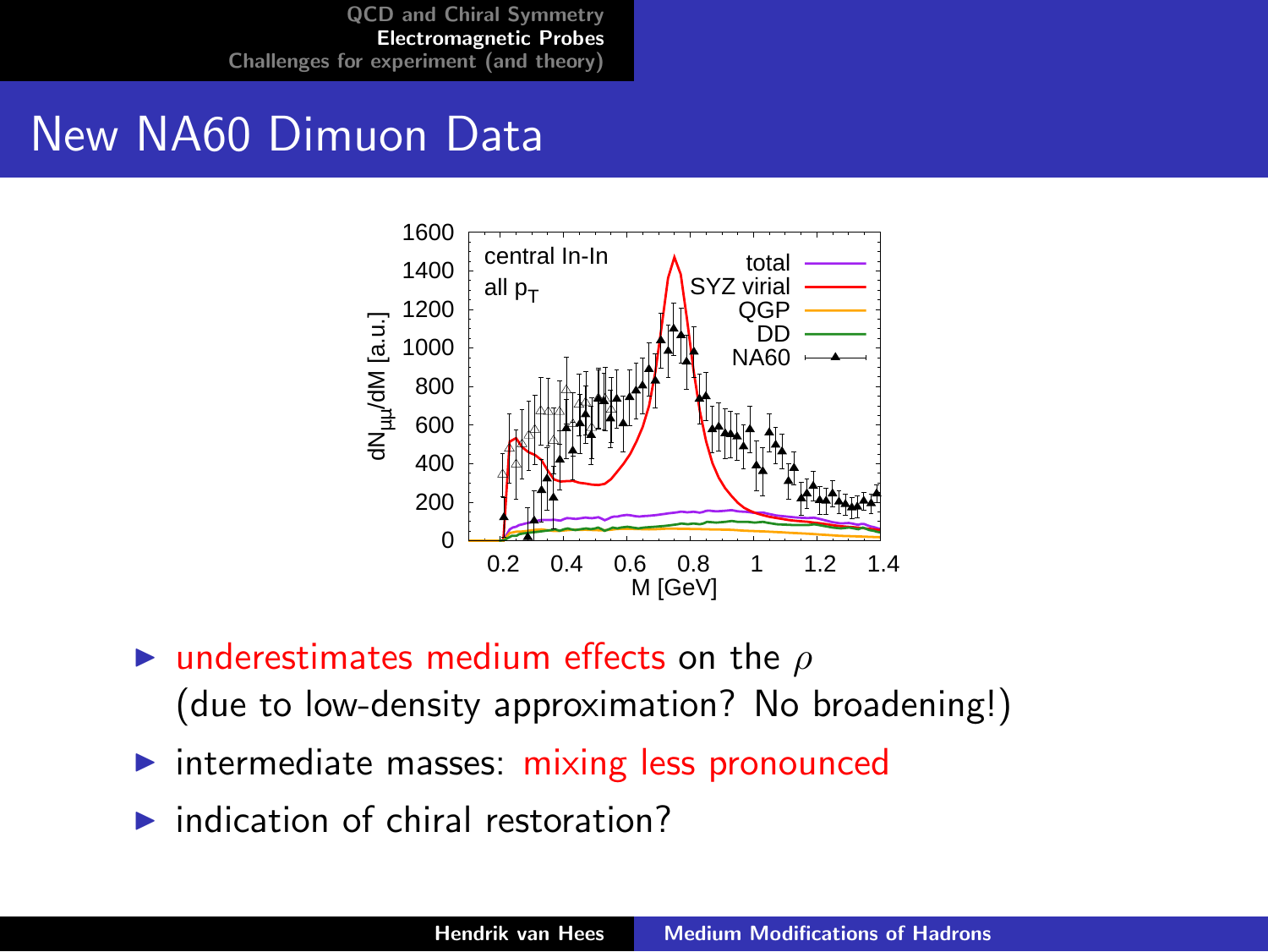

- **Inderestimates medium effects on the**  $\rho$ (due to low-density approximation? No broadening!)
- intermediate masses: Less effect of mixing
- indication of chiral restoration?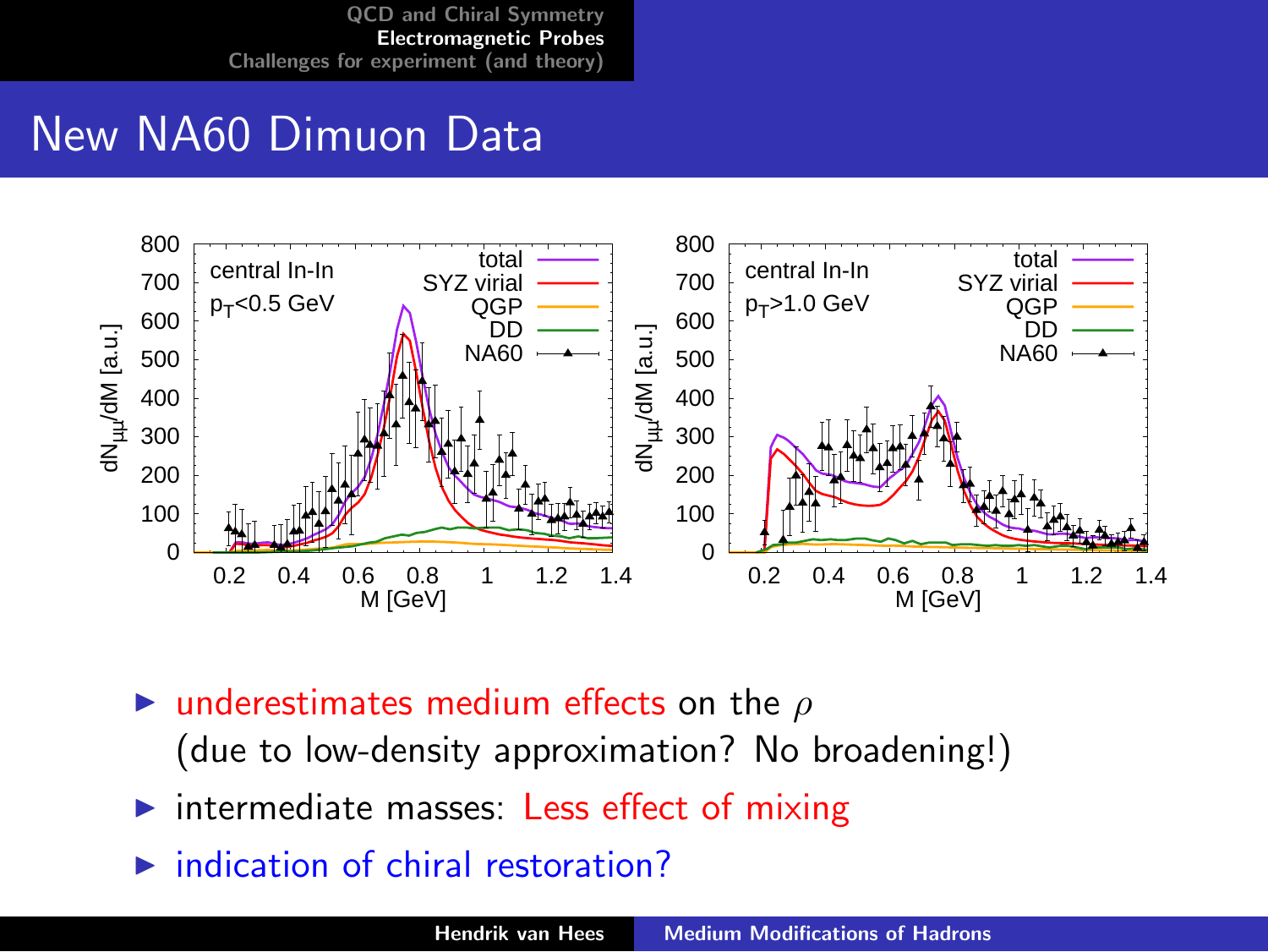### Dropping  $\rho$  masses?

$$
m_{\rho}^* = m_{\rho} (1 - c\rho_B/\rho_0) [1 - (T/T_c)^2]^{\alpha}
$$



- Naive mass dropping not favored by NA60 data
- $\blacktriangleright$  However fully chirally symmetric model not yet checked
- ► E.g., Hidden local symmetry [Harada, Yamawaki et al]?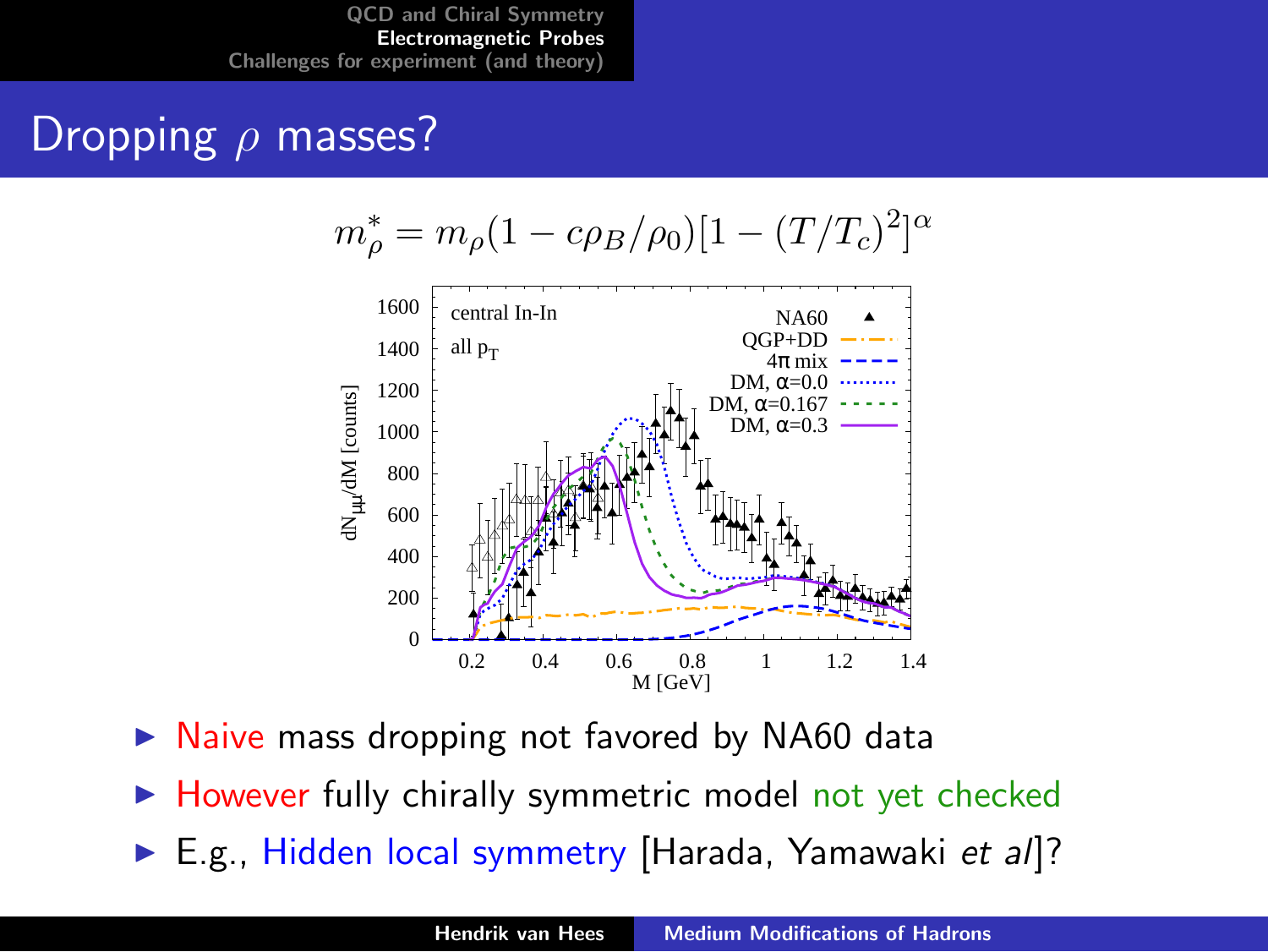#### New NA60 Dimuon Data (semicentral)

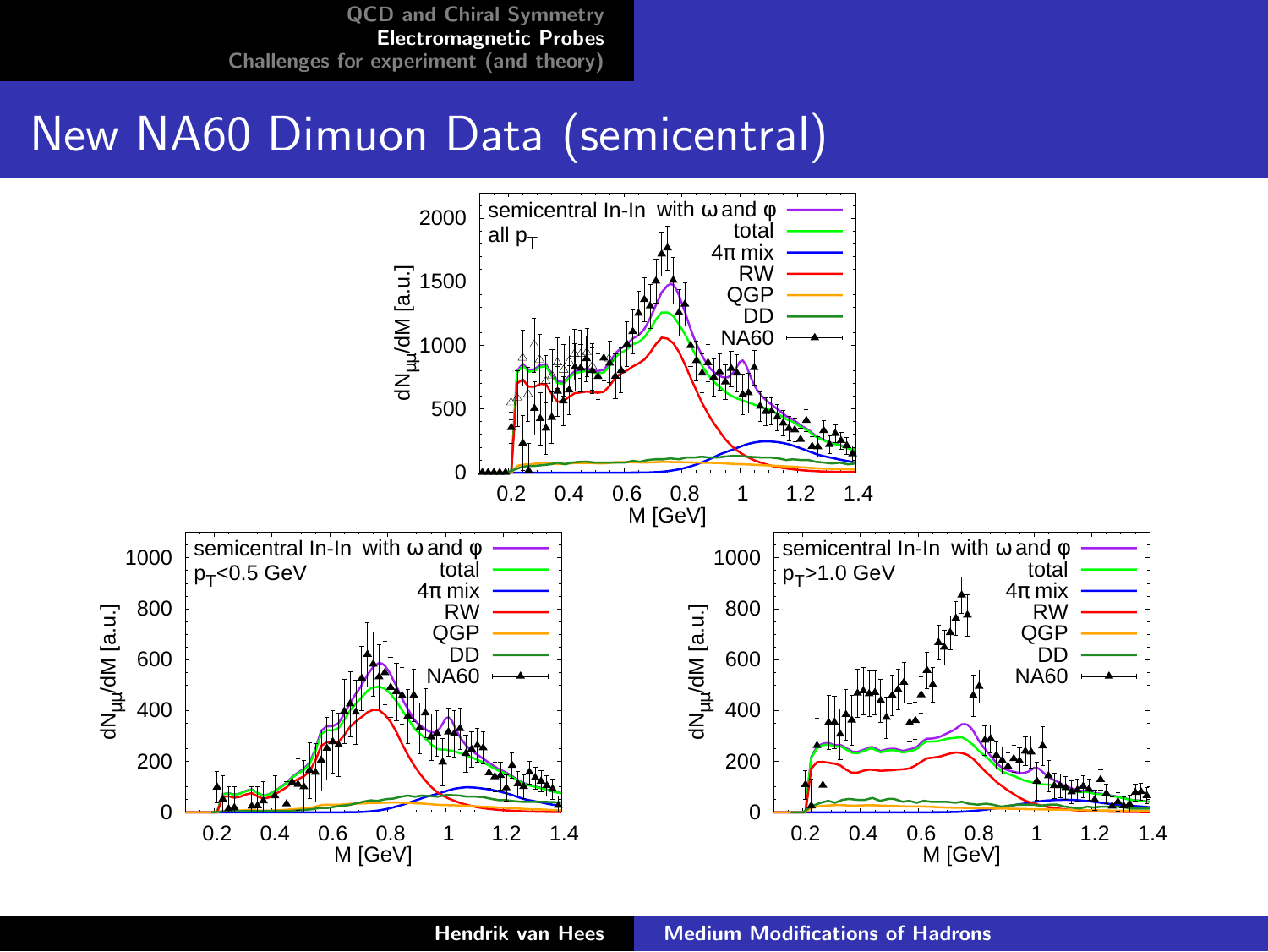## Challenges for Experiment

- $\triangleright$  Direct signature for chiral restoration: spectra for  $\rho$  and  $a_1$  mesons degenerate
- $\blacktriangleright$   $\pi^{\pm}\gamma$  invariant mass spectrum  $\leftrightarrow$   $a_1$  spectral function

<span id="page-35-0"></span>

| x           | $\Gamma_{X\to\pi\gamma[\textsf{MeV}]}$ |
|-------------|----------------------------------------|
| $a_1$       | 0.64                                   |
| $\rho$      | 0.07                                   |
| $\iota$     | only $\pi^0 \gamma$ !                  |
| $a_2$       | 0.3                                    |
| $\pi(1300)$ | 777                                    |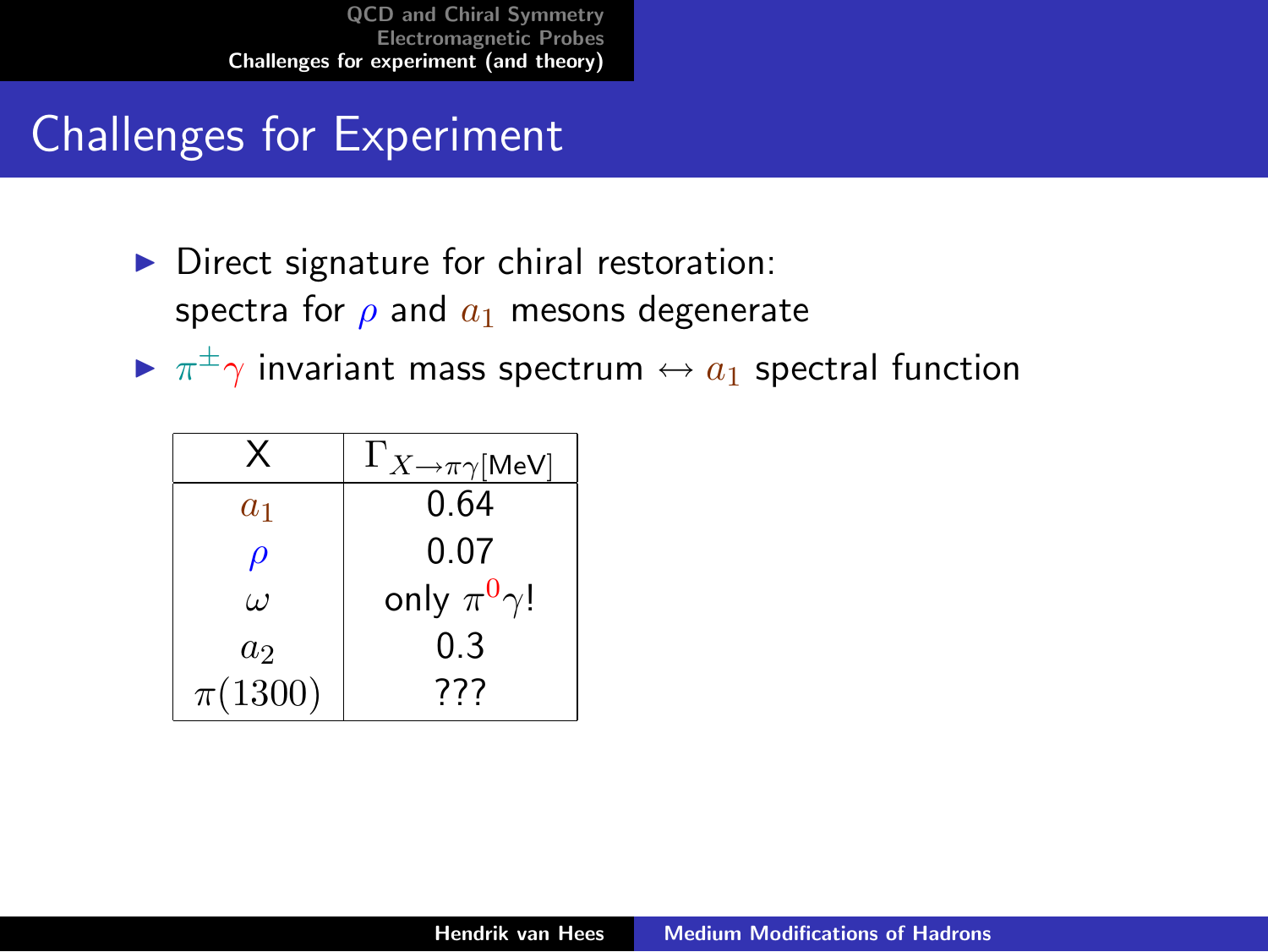## Challenges for Experiment

- Direct signature for chiral restoration: spectra for  $\rho$  and  $a_1$  mesons degenerate
- $\blacktriangleright$   $\pi^{\pm}\gamma$  invariant mass spectrum  $\leftrightarrow$   $a_1$  spectral function



 $\omega$ -spectral function from CBELSA/TAPS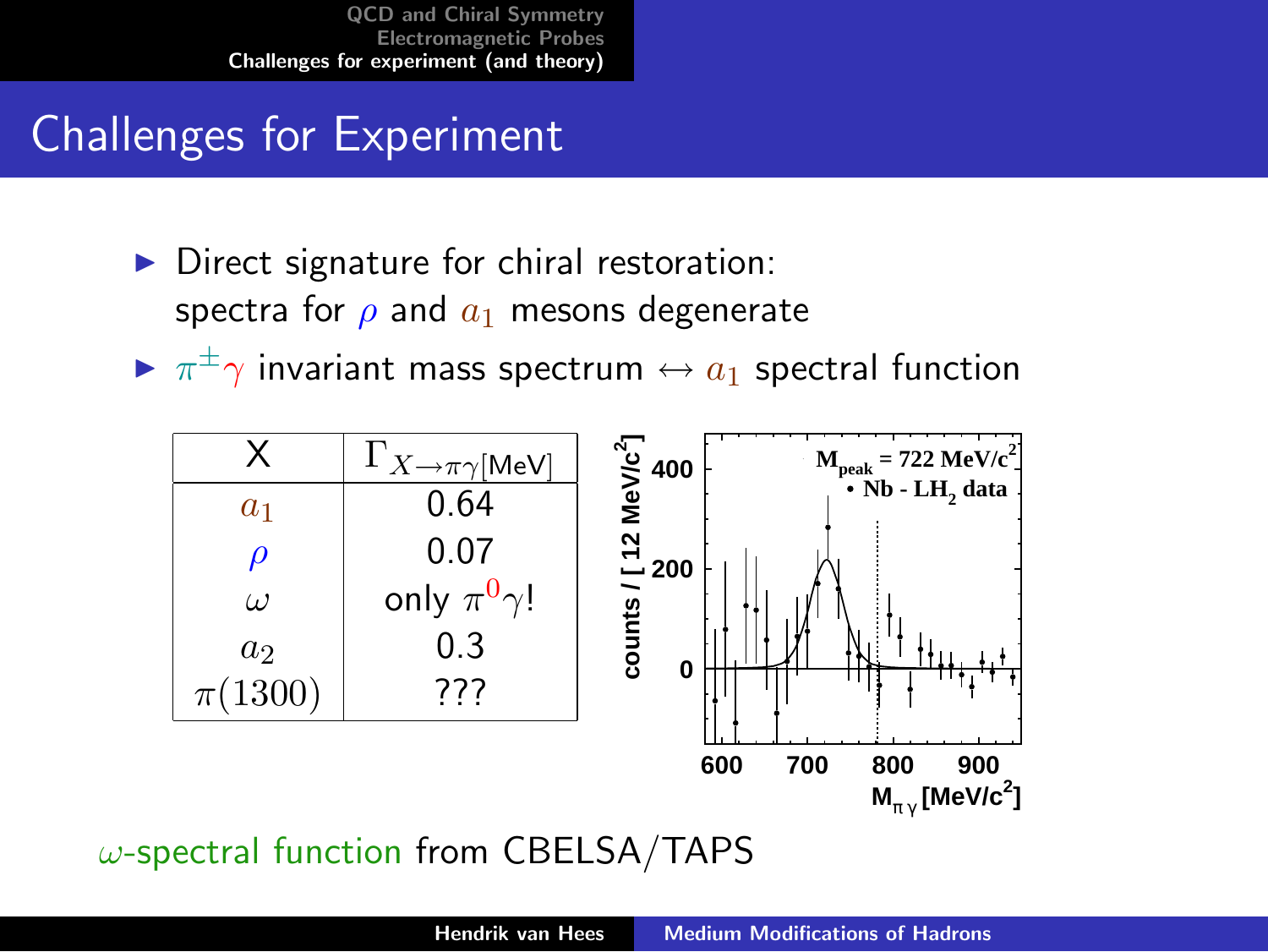## Challenges for Experiment



 $\triangleright \pi\pi \rightarrow \rho \rightarrow \pi\pi\gamma$  not enough to explain enhancement

 $\triangleright$  New development (Liu/Rapp work in progress):

 $\pi K \to K^* \to \pi K \gamma$ 

Consistency with dileptons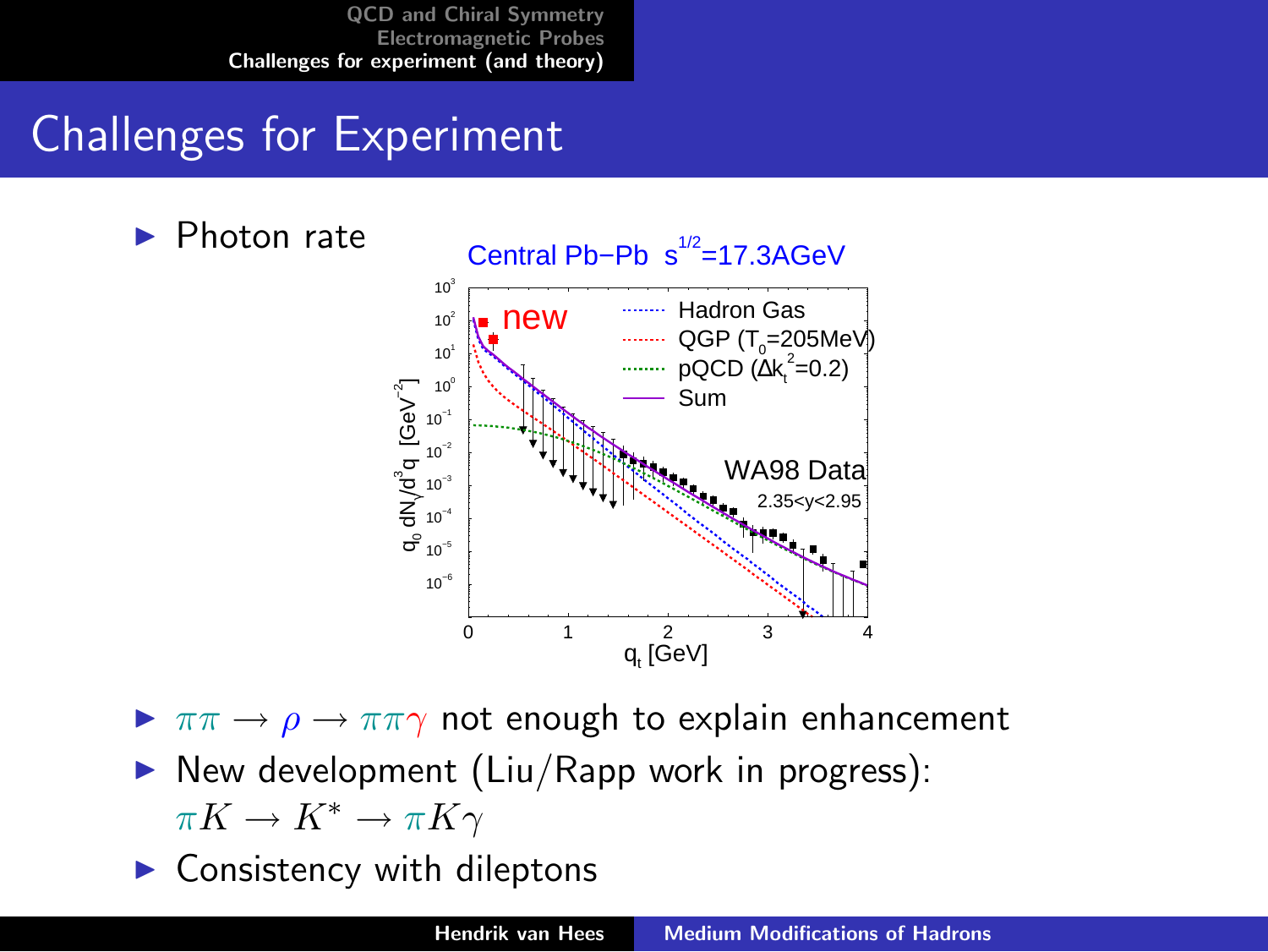# Challenges for Theory

#### $\triangleright$  Need a fully chiral model



 $\blacktriangleright$  How to treat (axial-) vector mesons (gauge model?)

 $\triangleright$  Approximation scheme for both dynamical properties (spectral functions) and thermodynamic bulk properties (phase diagram)?